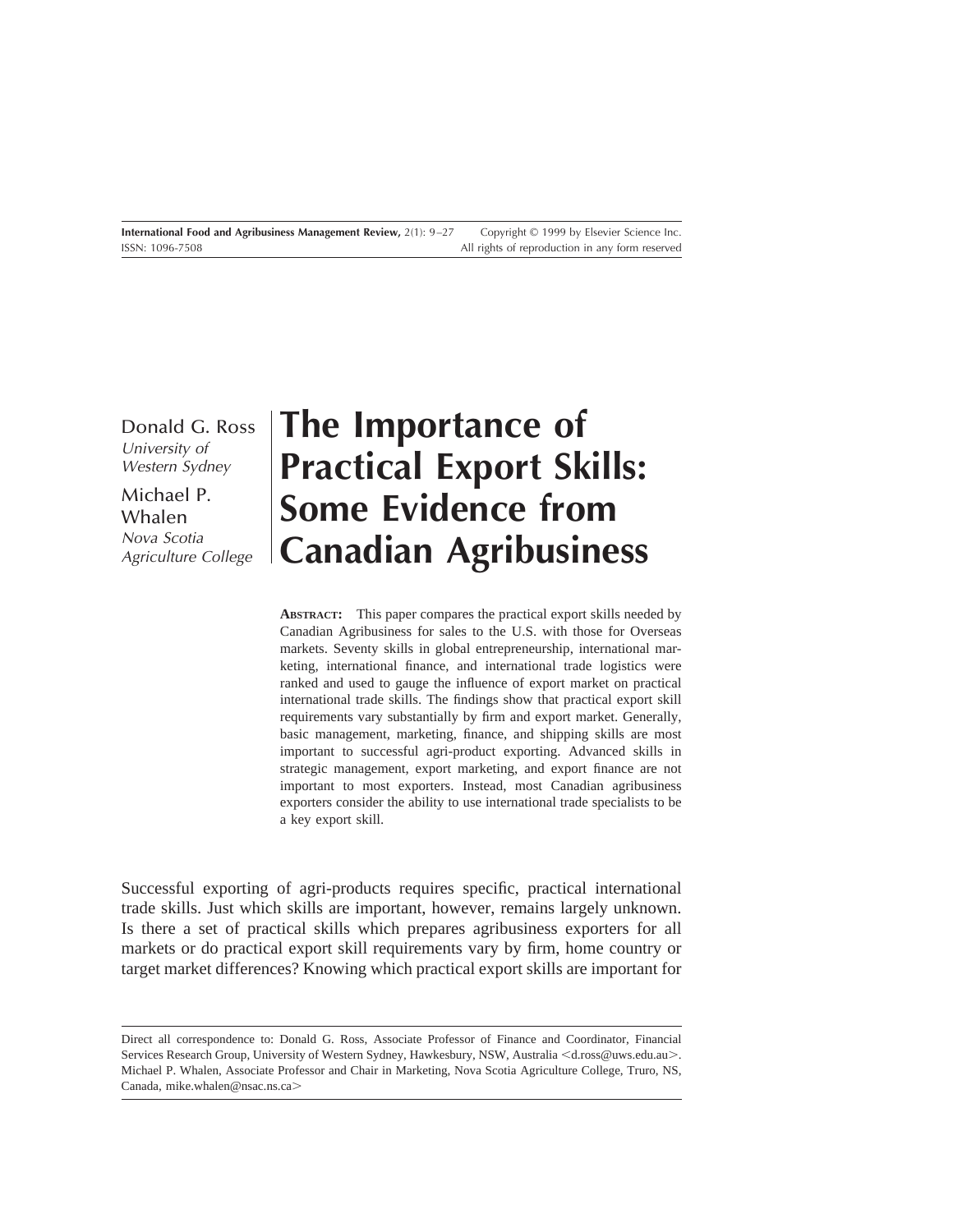successful exporting of agri-products to a particular market could—through better preparation or alliances—lead to enhanced export performance.

A substantial amount of work has been directed to enhancing export performance. Most of the work has focused on the export behavior of firms at a domestic level. Comparative work into export behavior is also emerging with multinational comparisons such as by Beamish, Craig and McLellan (1993) as well as regional comparisons such as that by Kaynak (1992). As noted by Beamish et al. (1993), these types of comparisons help identify differences and similarities in export behavior associated with regional, national and international influences.

This paper uses export market comparison to look at the practical export skill sets of Canadian agri-business exporters. A national survey was used to show how practical international trade skills are ranked for Canadian agribusiness exports to the U.S. and Overseas markets. A broader based assessment of just what skills are important to export success was gained by selecting skills from each of the global entrepreneurship, international marketing, international finance, and international trade logistics areas. These importance rankings can be used to design better export skill training programs for Canadian agribusinesses—an export industry of substantial and growing importance to Canada. We believe they will also serve as a basis for comparison for U.S. agribusiness exporters selling to Canada, as well as other national agribusiness exporters looking to serve the U.S. or Canadian markets.

#### **THE LITERATURE AND RELATED WORK IN EXPORT SKILLS**

The importance of measuring skill importance and training exporters in practical international trade skills is generally accepted. Beamish (1986), in his call for Canadian exporters to prepare for world business, advised that international business training is positively related to exporting performance. Their study of the high failure rate of initial exports lead Welch and Wiedersheim-Paul (1980) to suggest a more active pre-export preparation stage that will "generate information not only about Overseas markets but also about the logistics of exporting and potential complications." They go on to suggest that this preparation will lead to a more positive attitude to the complications of export sales, possibly resulting in preparations to deal with them, and could be a factor in determining whether a firm continues as an exporter. A shift in international business education to incorporate more experiential and practical knowledge has also been called for by international business educators (Steier, 1990; Ball and McCulloch, 1993; Beamish and Calof, 1989 ).

These calls for more work into the practical dimensions of exporting are beginning to enjoy more theoretical support. Cavusgil and Zou (1994) link marketing strategy and export market performance by presenting a coalignment of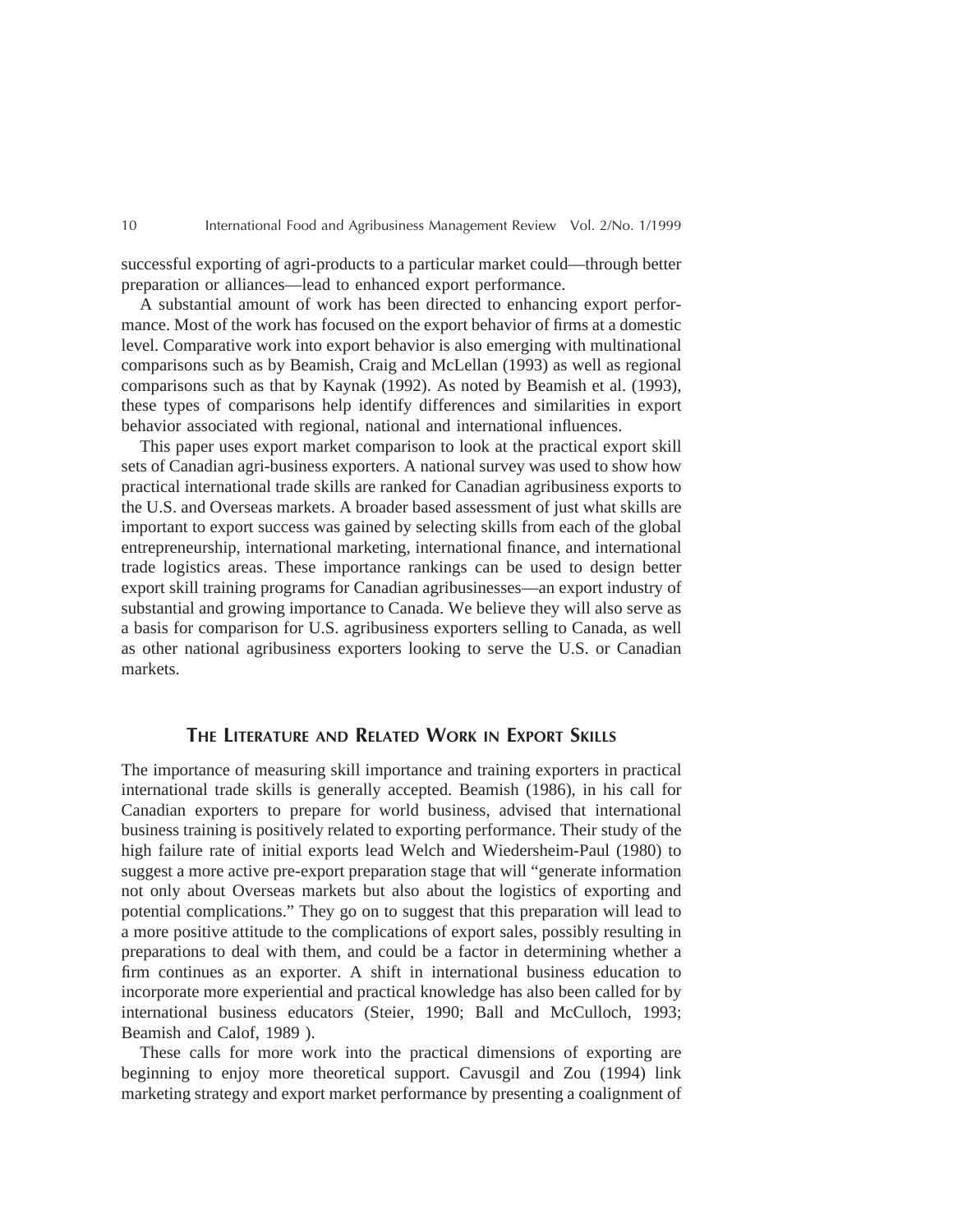

Source: Piercy, Kaleka and Katsikeas

marketing strategy and firm characteristics (including the firm's capability to implement its export marketing strategy) as essential determinants of export performance. They also present export marketing strategy as being influenced by firm, product, industry and export market characteristics—an approach that can be applied equally to work into practical export skill requirements. Piercy, Kaleka, and Katsikeas (1998) provide a more direct linkage between exporting skills and export performance. Their model of Sources of Superior Performance in Exporting is presented as Figure 1. The model shows competitive skills in exporting to be a main contributor, along with competitive resources in exporting, to the firm's competitive advantage. It is this competitive advantage which, in turn, produces superior export performance. Moreover, Piercy, Kaleka, and Katsikeas (1998) found in their study of UK exporters that large gaps exist between high and low export performers in the possession of these critical competitive skills in exporting.

The above calls for more work and the emerging theoretical support for export skill research have resulted in some effort to focus on the practical aspects of exporting. Kotabe and Czinkota (1992) looked at specific export skill competency (which they denoted as "export procedural expertise") in a gap analysis of the needs of U.S. manufacturing firms and the type of government export promotion assistance provided. They found that even for the more experienced exporters they surveyed "the absolute level of expertise seems inadequate." Kaynak (1992) reported a similar dearth of export skills among exporters in the Atlantic and Prairie regions of Canada. He also noted "a complete lack of export organization...(where)...in most cases this function is performed by the domestic marketing department of the company." Oddly, most of the firms surveyed by Kaynak had "sustained" export operations with ten or more years of experience in international marketing operations. Moreover, most firms did not actively develop their export market—a somewhat surprising finding given that the firms strongly considered that exporting was desirable and could make a major contribution to their firm's growth.

Although not specifically addressing the issue of practical export skill importance, Kaynak did report on exporter perceptions of important cost differences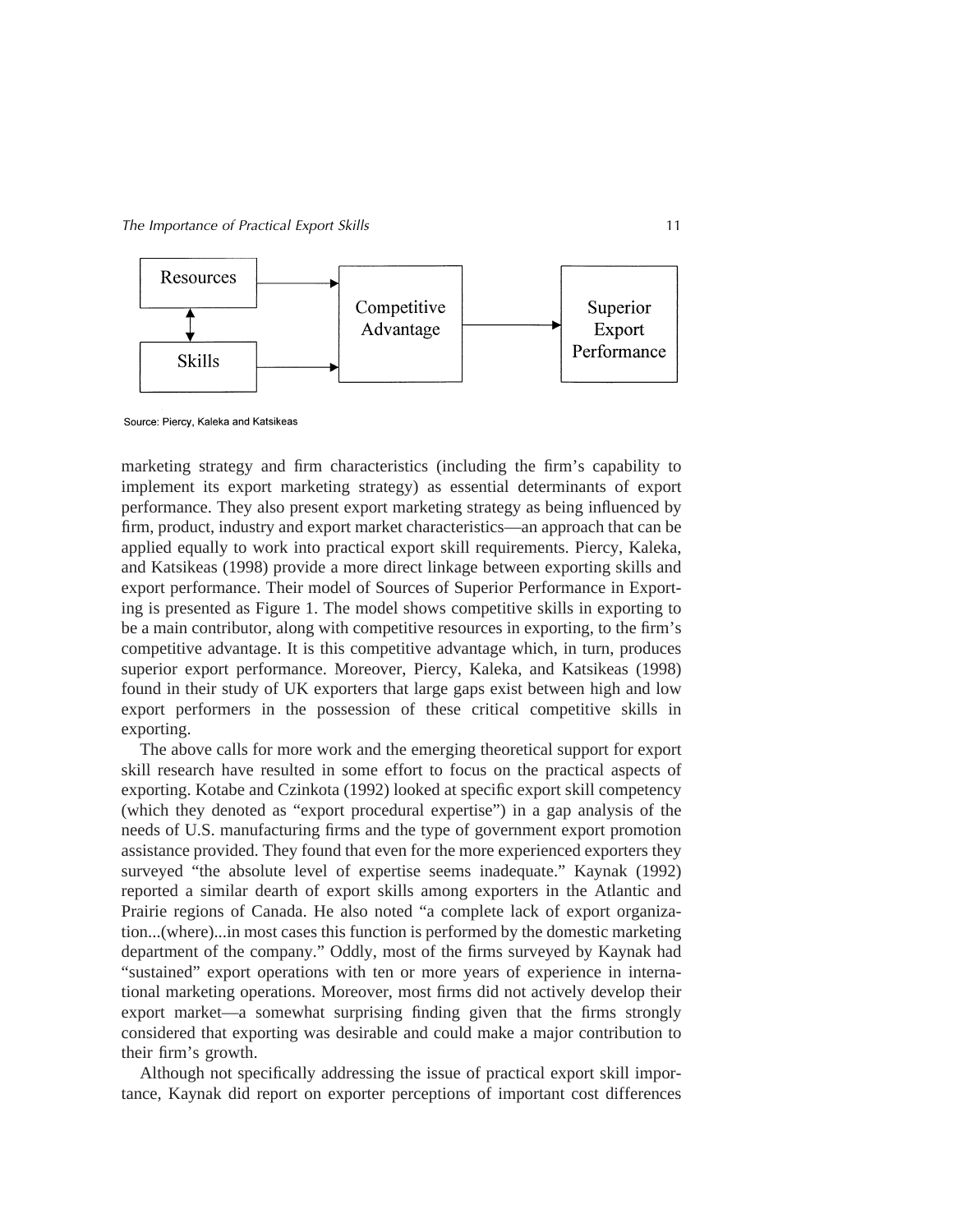between domestic and export markets as well as perceptions of major barriers to export marketing. Costs associated with selling, packing and handling, shipping, insurance, risk management, and managerial time required to locate customers, negotiate sales, and provide after-sales service were all ranked as being higher for exports than domestic sales. Likewise, credit limitations, price and quality limitations, delivery problems, freight costs, currency fluctuations, and limited local market knowledge were ranked as important barriers to export marketing. The higher costs and greater perceived barriers associated with these practical skill areas suggest that these firms would view these practical skills as important to their exporting success.

Some work has directly attempted to identify the particular skill set required to implement export strategies. Kedia and Chhokar surveyed 96 small and mediumsized firms—both exporters and non-exporters drawn from a broad cross section of unrelated industries—and asked them to rank 20 export related skills. Each skill was scored in terms of perceived importance and perceived difficulty in overcoming. As they defined their export skills in broad terms such as "complying with government regulations," "knowing how to market overseas," and "minimizing foreign exchange risk," the question of just what specific skills were being measured arises. However, their results indicated significant differences in the perceived importance and abilities between exporters and non-exporters—a finding consistent with the Kotabe and Czinkota (1992) view that export training needs vary among exporters in different stages of export development.

The position that skill requirements vary among exporters in different stages of export development is complemented by the Batten, Mellor and Wan (1993) finding that firm size had the most important effect on the foreign exchange risk management practices of larger Australian firms. Surmising that size was positively related to the sophistication of foreign exchange risk management, they found that size has a very significant impact on the use of forward contracts, options, currency swaps, and futures. On the other hand, Calof (1994) found relatively weak relationships between firm size and export behavior and so advocated direct measurement of export skills, resources and commitment of exporting firms when studying export behavior.

The above review suggests that practical skill requirements may vary by stage of export development. It is also likely practical export skill requirements will vary by target export market. Cultural awareness and adaptability have long been recognized as important aspects of international marketing. Czinkota and Ronkainen (1996) submit that "cultural competence must be recognized as a key management skill. Adjustments will have to be made to accommodate the extraordinary variety of customer preferences and work practices by cultivating the ability to detect similarities and allow for differences." The notion that practical skill requirements may also vary by export market is further supported by the Beamish et al. (1993) finding that "key success factors in exporting" are not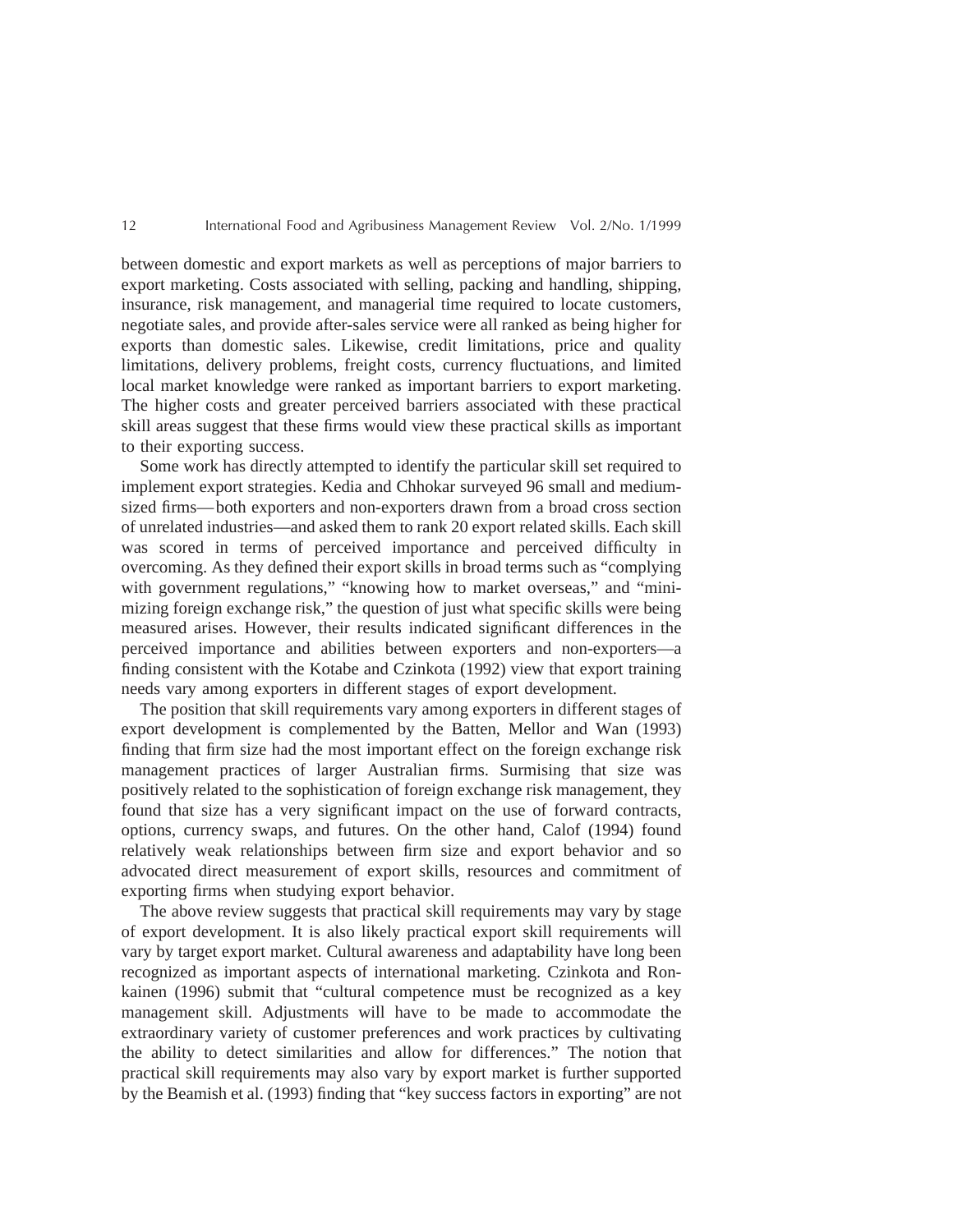the same for Canadian and UK firms due to differences, *inter alia*, in market diversification and international business practices.

## **CANADA'S TRADE POSITION AND INTERNATIONAL TRADE TRAINING PROGRAM**

Canada is a relatively trade dependent nation with about one-third of GDP being derived from international trade. In 1997, total Canadian exports amounted to Can \$278.87 billion. Canadian agri-food exports totaled Can \$21.27 billion in 1997, up 60% from 1993. The U.S. is Canada's largest export market, accounting for about four-fifths of total Canadian exports, and is very familiar in business practices and culture to most Canadian exporters. Canada's remaining trade is with Overseas markets—evenly split among Asia, Western Europe, and all-other markets. These Overseas markets are generally viewed as being much more susceptible to international business risks by Canadian exporters.

To support the export performance of Canadian firms, the Forum for International Trade Training (FITT) was established in 1992 with public funding and trade, labor and industry association sponsorship to provide practical export skills training. The first FITT program to be offered widely was the FITTskills Certificate Program, which offers 45 hours of practical skills training in each of global entrepreneurship, international marketing, international finance, and international trade logistics. Course content was developed using practitioner focus groups to identify key skills, authors to incorporate these skills into the FITTskills texts, and practitioner and instructor referees to ensure content comprehensiveness. The FITTskills Certificate Program covers the following areas:

- Global Entrepreneurship: awareness of the international business environment including the role of GATT/WTO and other multilateral institutions, trade rules, bilateral trading relationships, tariff treatments and international business planning.
- International Marketing: export marketing principles, market research, market entry strategies, promotional strategies and pricing.
- International Finance: risk analysis, export costing, processing international payments, financing trade, exchange rate management and cash flow planning.
- International Trade Logistics: trade documentation, transportation, health and environmental issues, and customs procedures.

## **RESEARCH QUESTIONS & METHODS**

The above literature suggests that practical export skill importance varies by firm and export market but does not identify which skills are most important or provide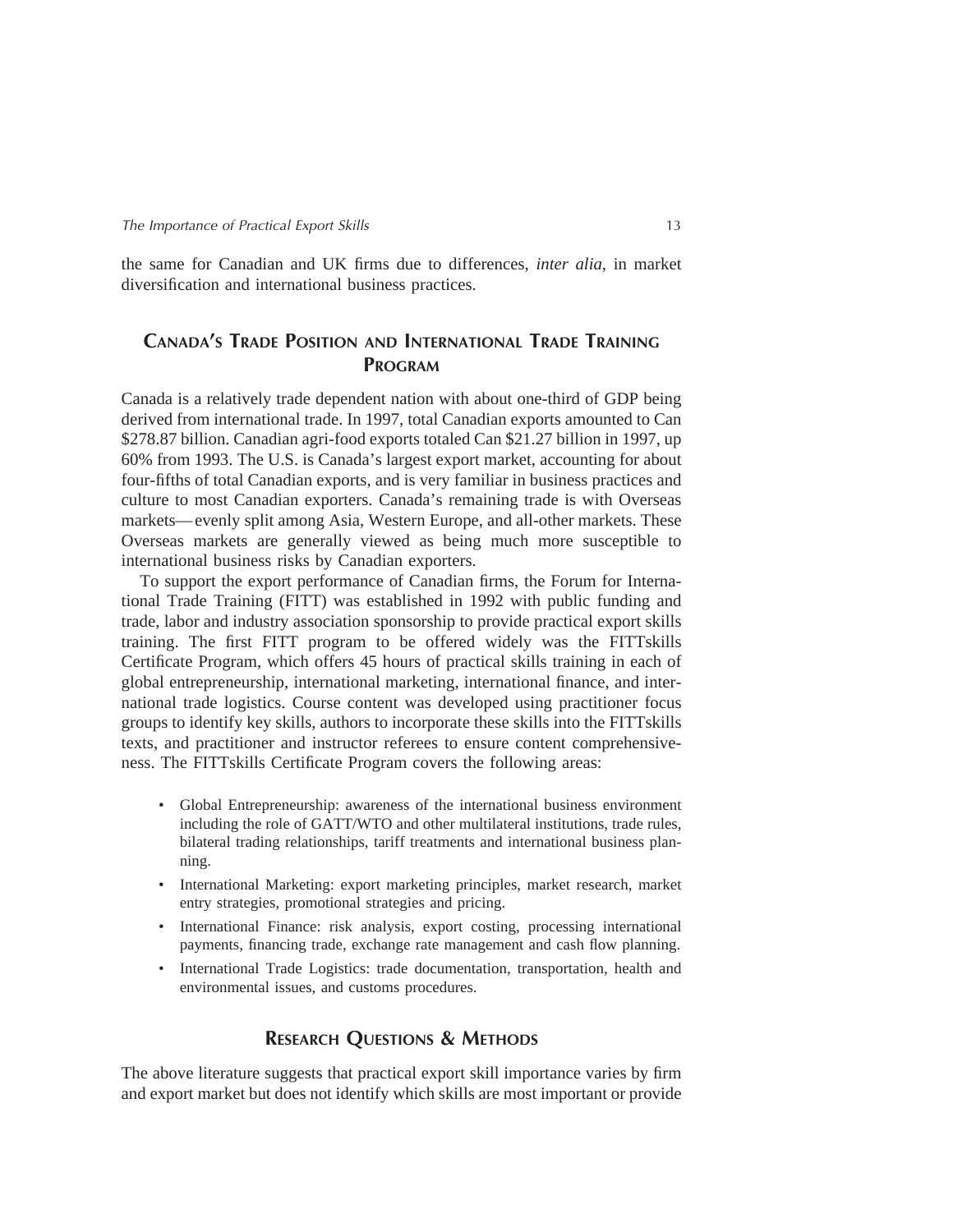substantial evidence linking skill importance to export market. Accordingly, this paper will focus on both export skill importance rankings and export skill importance by export market grouping. To guide the paper, the following research questions are used to investigate practical export skill importance:

RQ1 Which practical export skills are important to successful exporting?

Discussion of export skill importance will be further specified by a) Most important skills and export skills importance in each of b) Global Entrepreneurship, c) International Marketing, d) International Finance, and e) International Trade Logistics.

and,

RQ2 Do practical export skill requirements vary by market?

Discussion of export market skill variance will be by U.S. Market & Overseas Market groups. This approach provides the most meaningful comparison for testing the effects of export market influence on practical export skill importance for Canadian agribusiness as the U.S. market is overwhelmingly differentiated from all other export markets for these exporters. This is so as the U.S. market can be viewed as very 'close' to Canada in all of "key characteristics of the export market that can affect marketing strategy" (and in parallel fashion, we believe, practical export skills importance) cited by Cavusgil and Zou (1994). According to Cavusgil and Zou, these characteristics "include demand potential, cultural similarity to home market, familiarity with the product, brand familiarity of export customers, and similarity of legal and regulatory frameworks". Unfortunately, this approach also tends to approximate skill sets. For instance, likely differences in exporting to Europe versus Asia will be masked as will more in-depth differences such as those existing between Japan and China, or indeed, California and New York.

To address the above questions, a total of 70 export skills were derived from the four FITTskill courses. Five point scales, anchored by  $1 = Not$  Important to 5 5 Very Important, were used to measure export skills importance. In interpreting relative skill importance, those skills ranking in the top third (top 23 skills) were considered "high importance," those ranking in the middle third (middle 23 skills) were considered "moderate importance," and those ranking in the bottom third (lowest 24 skills) were considered "low importance". In addition to the relative rankings, a paired t-test was applied to each skill's importance score for each of the market groupings. Statistical significance levels (noted at the .05 and .01 levels) were calculated to indicate which export skills were significantly more important for the U.S. market than the Overseas market, and vice versa.

The standard deviation of each skill's importance score was also calculated to gauge whether each skill was uniformly important (or unimportant) to all firms or whether its importance tended to vary by firm. For instance, a high standard deviation attached to 'know how to process letters of credit' would indicate that this skill is more important for some firms than others. Likewise, the correlation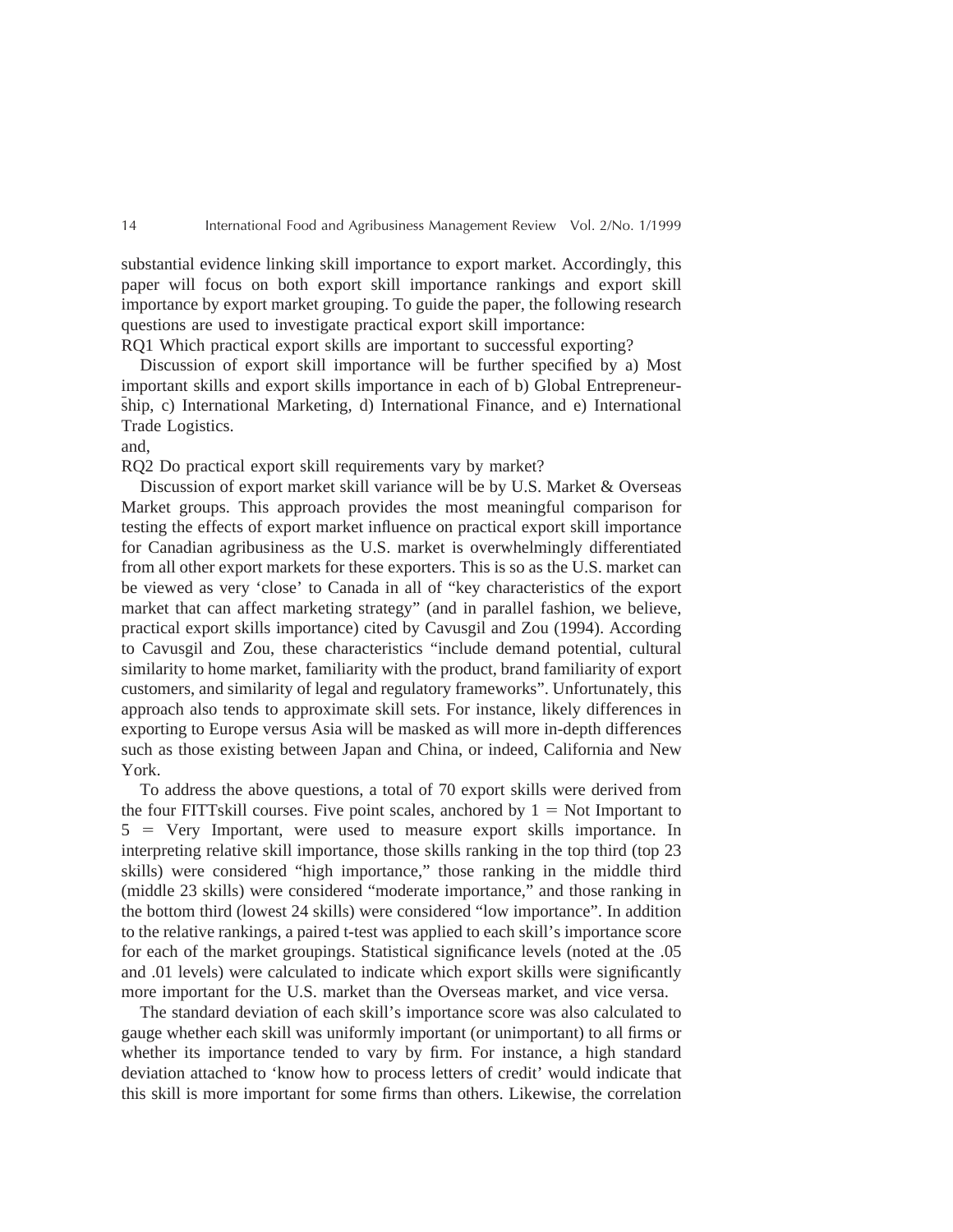in each firm's scores for the two market groups was used to indicate the influence of firm-specific variance on skill importance scores. For instance, a high intra-firm correlation in importance scores for each of the U.S. and Overseas market groups for 'understand health and safety regulations for exports' would indicate that this skill would be relatively important (or unimportant) for both U.S. and Overseas markets for some firms. That is, some firms' products may need to clear health and safety regulations for all export markets while other firms' products may not be subject to health and safety regulations for any export market.

The survey was sent to 820 agribusiness exporters on the Canadian government's Business Opportunities Sourcing System (BOSS) list. The BOSS list is an online listing of Canadian firms exporting, or interested in exporting, which is updated yearly.<sup>1</sup>The 820 firms surveyed were active exporters of some type of agri-product. Subsidiaries of MNEs were not included as it was considered that these firms would be engaging in substantial intra-firm trade where the export risks would be substantially diminished. The surveys were directed to the firm's Export Manager as identified on the BOSS list. The initial mailing was followed 10 days later by a postcard reminder. A second questionnaire was mailed five weeks later to those firms, which had not yet replied. Of the 820 questionnaires mailed, 92 were returned because the firm was no longer exporting, had moved or had gone out of business. Of the 728 remaining questionnaires, 286 (39.3%) were returned answered.

As shown in Table 1, the respondents varied considerably in terms of total sales, percentage exports to the U.S., percentage exports to Overseas markets, and years exporting experience for both the company and the person completing the survey. In many cases, the firms had little or no experience in exporting generally, or in exporting to the U.S. or Overseas markets specifically. These firms would be unable to provide a valid, experience-based response about which practical export skills are important for exports to the U.S. and Overseas markets, or to provide a comparison in skill importance between the two market groups. To secure an 'expert' opinion about export skill importance for U.S. and Overseas markets, a subset of 94 respondents meeting more stringent requirements was selected. These respondents met or exceeded the following criteria: five percent of total sales in each of the U.S. and Overseas markets, and both the company and the person completing the survey having three years export experience. Skill importance rankings were determined using the subset of expert agribusiness exporters.

#### **FINDINGS AND DISCUSSION**

The paired *t*-tests provided some interesting findings both generally and in each of the specific areas of Most Important Export Skills, Global Entrepreneurship, International Marketing, International Trade Finance, and International Trade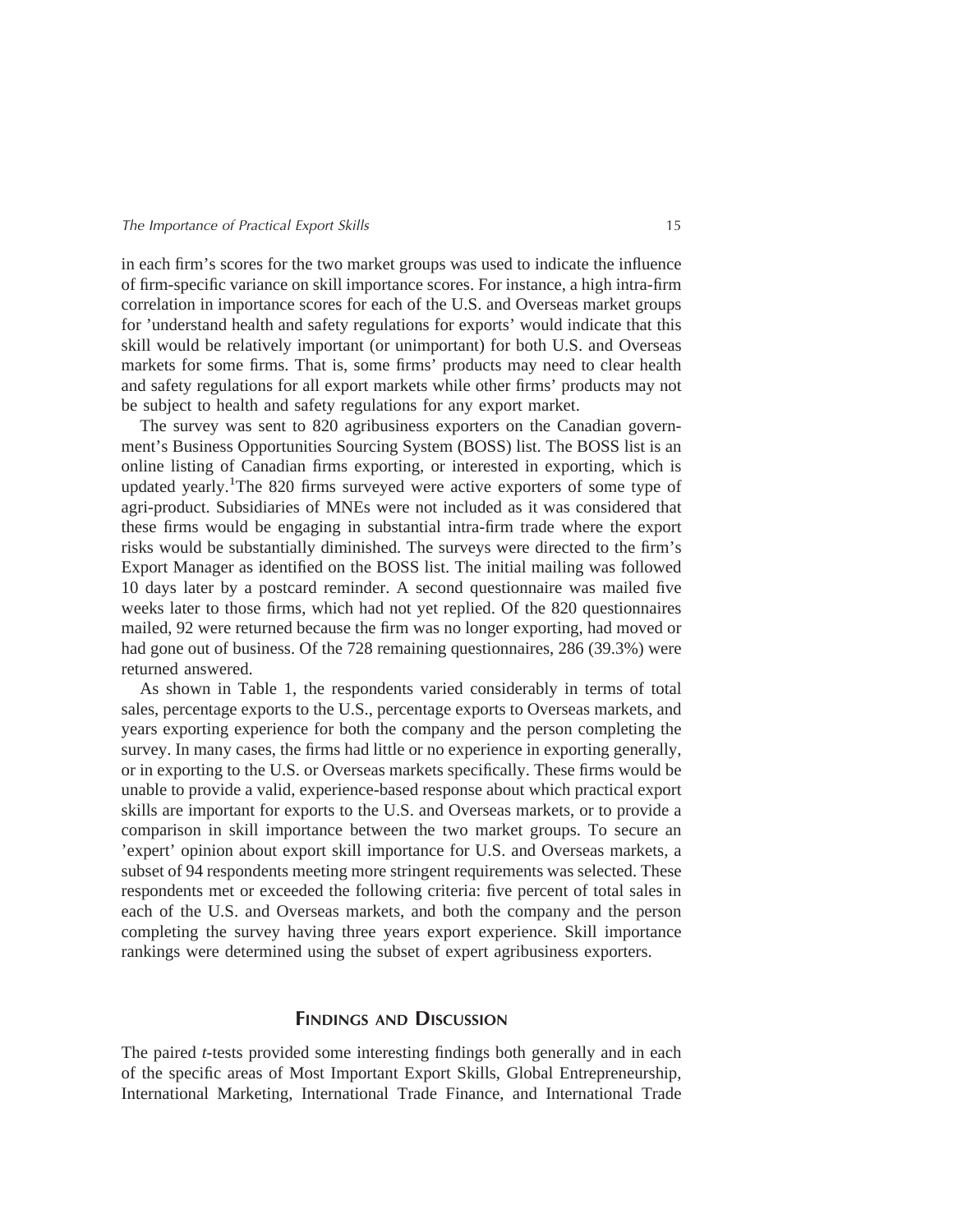|                                      | All         |            |
|--------------------------------------|-------------|------------|
|                                      | Respondents | Experts    |
|                                      | $\%$        | $\%$       |
| <b>Sales</b>                         |             |            |
| \$0-99,999                           | 10.9        | 6.4        |
| $$100,000 - 249,000$                 | 8.1         | 8.5        |
| \$250,000 - 999,999                  | 11.2        | 10.6       |
| $$1.0M - 4.9M$                       | 21.8        | 20.2       |
| $$5.0M - 24.9M$                      | 24.9        | 27.7       |
| \$25M plus                           | 23.2        | 26.6       |
| <b>Percentage Sales</b>              | $\%$        | $\%$       |
| USA - mean                           | 19.53       | 23.95      |
| USA - standard deviation             | 24.97       | 21.02      |
| USA range                            | $0 - 100$   | $5 - 90$   |
| Overseas - mean                      | 18.04       | 32.8       |
| Overseas - standard deviation        | 28.48       | 28.57      |
| Overseas range                       | $0 - 100$   | $5-95$     |
| <b>Years Experience in Exporting</b> |             |            |
| Firm - mean                          | 15.22       | 23.21      |
| Firm - standard deviation            | 16.68       | 21.24      |
| Firm - range                         | $0 - 102$   | $3 - 102$  |
| Export Manager - mean                | 9.81        | 13.5       |
| Export Manager - standard deviation  | 8.15        | 8.47       |
| Export Manager - range               | $0 - 40$    | $3-39$     |
|                                      | $(n = 285)$ | $(n = 94)$ |

**Table 1** Respondent Profiles

Logistics. Most skills received the full range (1-5) of ratings from the respondents suggesting that the relative importance of the various skills is very much dependent upon the agribusiness exporter's unique needs. In addition, the paired market score correlations were all significant at  $p = 0.01$  with an average *r* value among the four skill sets of about .73 ( $r$ -squared  $= .53$ ). This indicates that about half of the skill importance rankings can be explained by factors unique to the respondent firm with the remaining half-likely due to market differences. Stated differently, it seems that each firm uses a particular set of export skills to manage its exports although—as the differences in skill importance for the U.S. and Overseas markets will show—it draws upon its skills in varying degrees according to the specific export market being served.

## **MOST IMPORTANT EXPORT SKILLS**

The most important export skills for Canadian agribusiness exporters to the U.S. and Overseas markets are presented in Table 2. The top five skills are common for both the U.S. and Overseas markets and relate to the ability to label and pack the goods for export, prepare the export 'paperwork', and get the goods across the border—notably with the assistance of freight forwarders and customs brokers to facilitate clearing the goods for export. There are no significant differences in the importance weighting of these basic skills between U.S. and Overseas Market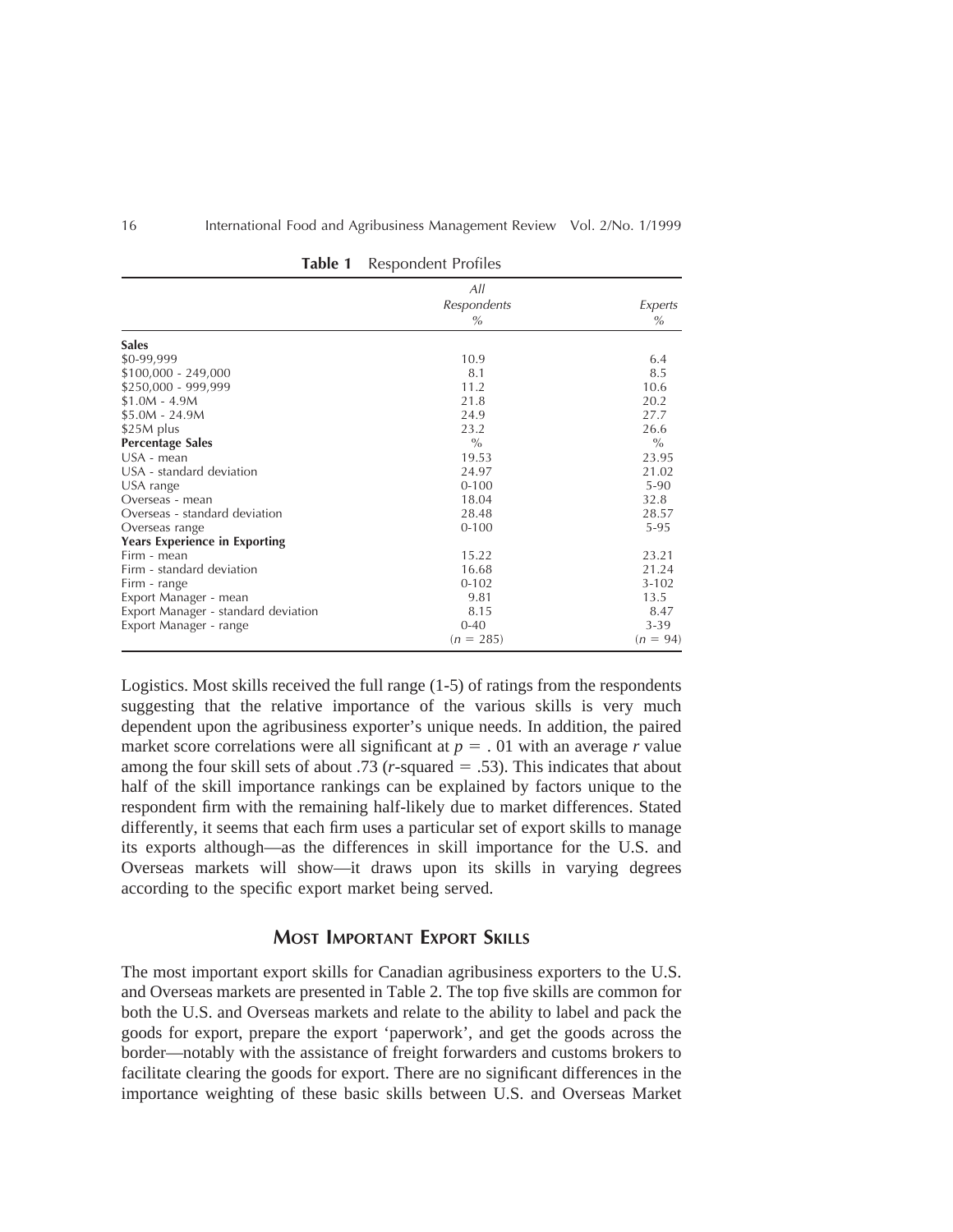|                                                                | <b>USA</b> |              |      | OS             |                 | Paired |       | Paired t-value |                |
|----------------------------------------------------------------|------------|--------------|------|----------------|-----------------|--------|-------|----------------|----------------|
| Skill                                                          |            | Rank Score   |      |                | S.D. Rank Score | S.D.   | Corr. | Diff.          | (diff.)        |
| Know how to use freight forwarders<br>and customs brokers      | 1          | 4.51         | 0.79 | 2              | 4.49            | 0.85   | 0.71  |                | $0.01$ 0.17    |
| Know how to pack goods for export                              | 2          | 4.48         | 0.88 | 1              | 4.56            | 0.80   | 0.65  | $-0.08$        | 1.04           |
| Understand use of certificates of origin                       | 3          | 4.39         | 1.01 | $\overline{4}$ | 4.41            | 0.93   | 0.68  | $-0.02$        | 0.27           |
| Know how to label goods for export                             | 4          | 4.32         | 1.09 | 5              | 4.35            | 1.02   | 0.75  | $-0.03$        | 0.42           |
| Can produce commercial invoices for<br>exports                 | 5          | 4.30         | 1.11 | 3              | 4.43            | 0.98   | 0.73  | $-0.13$        | 1.62           |
| Know how to arrange export<br>shipments by highway             | 6          | 4.27         | 1.17 | 50             | 3.36            | 1.60   | 0.29  |                | $0.90\ 5.01**$ |
| Can identify our competitive<br>advantage in the export market | 7          | 4.15         | 1.03 | 14             | 4.12            | 0.97   | 0.69  |                | $0.03$ 0.40    |
| Can get information to profile<br>potential export customers   | 8          | 4.15         | 0.92 | 6              | 4.27            | 0.94   | 0.69  | $-0.10$ 1.29   |                |
| Can arrange shipping and<br>warehousing for exports            | 9          | 4.08         | 1.21 | 12             | 4.19            | 1.13   | 0.66  | $-0.11$        | 0.13           |
| Can define my firm's international<br>objectives               | 10         | 4.08         | 0.92 | 18             | 4.06            | 0.98   | 0.71  | 0.01           | 1.16           |
| Know how to arrange shipping<br>insurance for exports          | 16         | 3.95         | 1.31 | 7              | 4.26            | 1.09   | 0.75  | $-0.32$        | $3.51**$       |
| Know how to process letters of credit                          | 39         | 3.43         | 1.56 | 8              | 4.25            | 1.16   | 0.48  | $-0.82$        | $5.51**$       |
| Know how to work effectively with<br>foreign cultures          | 27         | 3.71         | 1.21 | 9              | 4.24            | 1.00   | 0.54  | $-0.53$        | $4.72**$       |
| Can assess my product's suitability for<br>export markets      | 11         | 4.07         | 1.04 | 10             | 4.21            | 0.95   | 0.63  | $-0.14$ 1.60   |                |
| Average                                                        |            | 4.27         | 1.01 |                | 4.35            | 0.97   | 0.64  | $-0.10$        |                |
| **Paired market score differences significant at .01           |            | (USA top 10) |      |                | (OS top 10)     |        |       |                |                |

**Table 2** Most Important Export Skills

sales. Further, the standard deviations of these skill scores are relatively small—especially for the top two scores of using freight forwarders and customs brokers and packing goods for export. This suggests that these basic skills are of primary importance for most of the exporters surveyed regardless of where the exports are destined.

For exports to the U.S., the next most important skill is to 'know how to arrange export shipments by highway'. Not surprisingly, this skill is more important for sales to the U.S. (ranked 6th) which are usually trucked, than for Overseas sales (ranked 50th) which are usually shipped by sea or air. Skills ranked 7th to10th for U.S. sales include a number of strategic planning and marketing skills, viz., identifying competitive advantages, profiling potential customers, and defining the firm's international objectives, as well as the more basic logistical skill of arranging the shipping and warehousing of exports. These skills although ranked lower for Overseas sales—are equally important (in skill weighting) for both U.S. and Overseas markets.

For Overseas exports, the other skills ranked in the top 10 include the market analysis skills of profiling export customers and assessing product suitability for export markets. However, the unique export skills of arranging shipping insur-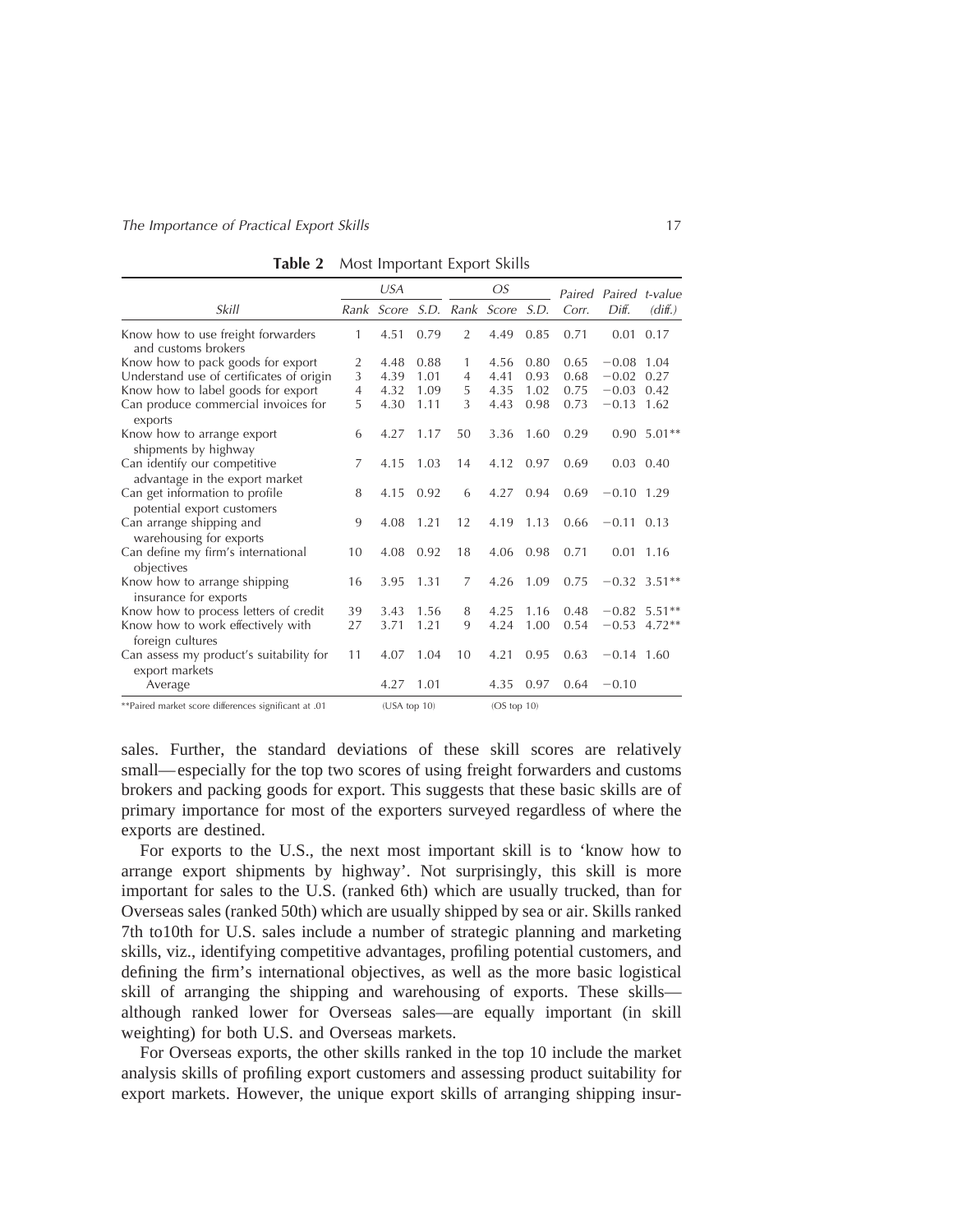|                                                                             |    | <b>USA</b> |      |    | OS         |      |       | Paired Paired     |                |
|-----------------------------------------------------------------------------|----|------------|------|----|------------|------|-------|-------------------|----------------|
| Skill                                                                       |    | Rank Score | S.D. |    | Rank Score | S.D. | Corr. | Diff.             | t-value        |
| Can identify our competitive<br>advantage in the export market <sup>^</sup> | 7  | 4.15       | 1.03 | 14 | 4.12       | 0.97 | 0.92  |                   | $0.03$ $0.18$  |
| Can define my firm's international<br>objectives <sup>^</sup>               | 9  | 4.08       | 0.92 | 18 | 4.06       | 0.98 | 0.66  | $0.01 \quad 0.13$ |                |
| Know Canadian regulations affecting<br>$exporters^{\wedge}$                 | 24 | 3.79       | 1.12 | 35 | 3.79       | 1.21 | 0.75  | $0.00 \quad 0$    |                |
| Familiar with international business<br>travel documentation                | 25 | 3.74       | 1.23 | 19 | 4.06       | 1.04 | 0.44  |                   | $-0.32$ 2.55** |
| Know how to work effectively with<br>foreign cultures <sup>^</sup>          | 27 | 3.71       | 1.21 | 9  | 4.24       | 1.00 | 0.54  |                   | $-0.53$ 4.72** |
| Know effect of free trade areas and<br>customs unions                       | 34 | 3.55       | 1.08 | 40 | 3.62       | 1.08 | 0.73  | $-0.08$ 0.91      |                |
| Know impact of multiateral institutions<br>on my firm's exports             | 38 | 3.45       | 1.14 | 44 | 3.56       | 1.11 | 0.77  | $-0.11$           | 1.37           |
| Know how exports are classified in the<br>Harmonized System                 | 42 | 3.36       | 1.40 | 54 | 3.34       | 1.36 | 0.92  | 0.01              | 0.18           |
| Know how to use foreign agents to<br>enter export markets                   | 43 | 3.26       | 1.29 | 24 | 3.99       | 1.05 | 0.47  | $-0.73$           | $5.67**$       |
| Know impact of trade rules, e.g.<br>countervail and anti-dumping            | 46 | 3.19       | 1.33 | 61 | 3.18       | 1.34 | 0.83  | 0.01              | 0.13           |
| Know how to use strategic alliances to<br>enter export markets <sup>^</sup> | 47 | 3.19       | 1.35 | 48 | 3.60       | 1.28 | 0.73  |                   | $-0.42$ 4.07** |
| Know impact of various tariff<br>treatments on my firm's exports            | 48 | 3.18       | 1.35 | 55 | 3.34       | 1.29 | 0.76  | $-0.16$ 1.68      |                |
| Can use a trading company to enter<br>an export market                      | 50 | 3.05       | 1.31 | 39 | 3.63       | 1.15 | 0.56  |                   | $-0.56$ 4.58** |
| Familiar with EDC insurance and<br>financing programs                       | 57 | 2.84       | 1.19 | 58 | 3.28       | 1.13 | 0.71  |                   | $-0.42$ 4.17** |
| Know how to use licensing to enter<br>export markets <sup>^</sup>           | 65 | 2.76       | 1.35 | 62 | 3.12       | 1.41 | 0.80  |                   | $-0.38$ 4.13** |
| Know how to use countertrade to<br>enter export markets <sup>^</sup>        | 70 | 2.46       | 1.41 | 68 | 2.86       | 1.41 | 0.76  |                   | $-0.40$ 3.87** |
| Average                                                                     |    | 3.36       | 1.23 |    | 3.61       | 1.17 | 0.71  | $-0.25$           |                |

**Table 3** Global Enterpreneurship Skills

\*\*Paired market score differences significant at .01

^Presented in the FITTskills International Marketing text

ance, processing letters of credit, and working effectively with foreign cultures are also ranked in the top 10. These skills are significantly more important for Overseas sales than for U.S. sales. This is probably due to Canadian exporters viewing Overseas markets as being more foreign (and riskier) than the U.S. market.

## **GLOBAL ENTREPRENEUR SKILLS**

The relative ranking of global entrepreneur skills is given in Table 3. Among those skills deemed to be of high importance, the ability to identify their firm's competitive advantage and define its international objectives is considered to be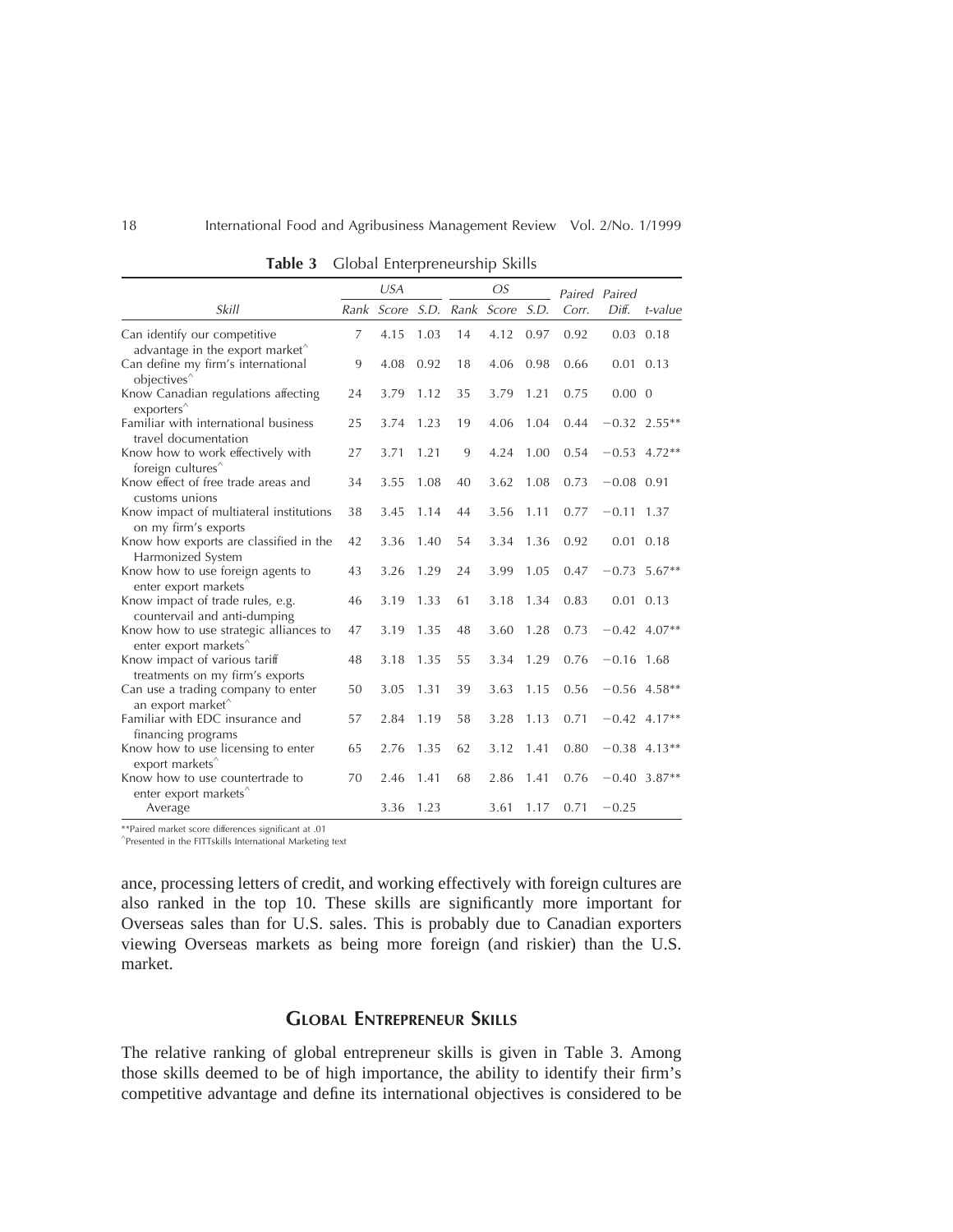of equal importance for both USA and Overseas sales. 'Knowing how to work effectively with foreign cultures' and 'being familiar with international business travel documentation' are considered significantly more important for Overseas sales than for U.S. sales.

Of the skills deemed of moderate importance, 'knowing Canadian regulations affecting exporters' was considered to be equally important for both U.S. and Overseas sales. Other general exporting knowledge about free trade areas and customs unions, the impact of multilateral institutions such as GATT, how exports are classified, and trade rules such as countervail and anti-dumping was also viewed as being equally important. On the other hand, it is significantly more important to know how to use foreign agents and trading companies to enter Overseas markets than the U.S. market. Apparently, Canadian agribusiness is more willing to use international trade intermediaries for Overseas markets.

Knowing how to use strategic alliances, licensing, and countertrade to enter export markets as well as familiarity with Export Development Corporation (EDC)<sup>2</sup> export credit insurance and export financing programs were all significantly more important for Overseas sales. However, the very low mean rankings attached to the use of strategic alliances, EDC insurance and financing, licensing, and—especially—countertrade, along with relatively high standard deviations indicate that most agribusinesses surveyed are not involved in these types of activities. This finding is consistent with the Kaynak (1992) statement that most of the Canadian exporters he surveyed were only passive exporters and did not actively develop their export markets using advanced techniques and channels.

#### **INTERNATIONAL MARKETING**

Table 4 sets out the relative rankings of international marketing skills. The high importance skills of getting information to profile potential customers, prepare competitive profiles, preparing market penetration plans, determining target market regulations, and getting country profile information were viewed as being equally important for both the U.S. and Overseas markets. The ability to assess product suitability for export markets and know when product adaptation was necessary was also viewed as being equally important for both markets. The high scores accorded to the skills of gathering market intelligence and assessing product suitability for export markets can be viewed as evidence of the importance of knowing your market to export marketing success.

Of the moderately important skills, the ability to 'quantify additional costs related to export marketing' and knowledge of 'various export pricing options and approaches' were viewed as being significantly more important for Overseas sales than for U.S. sales. Getting information and planning marketing strategies were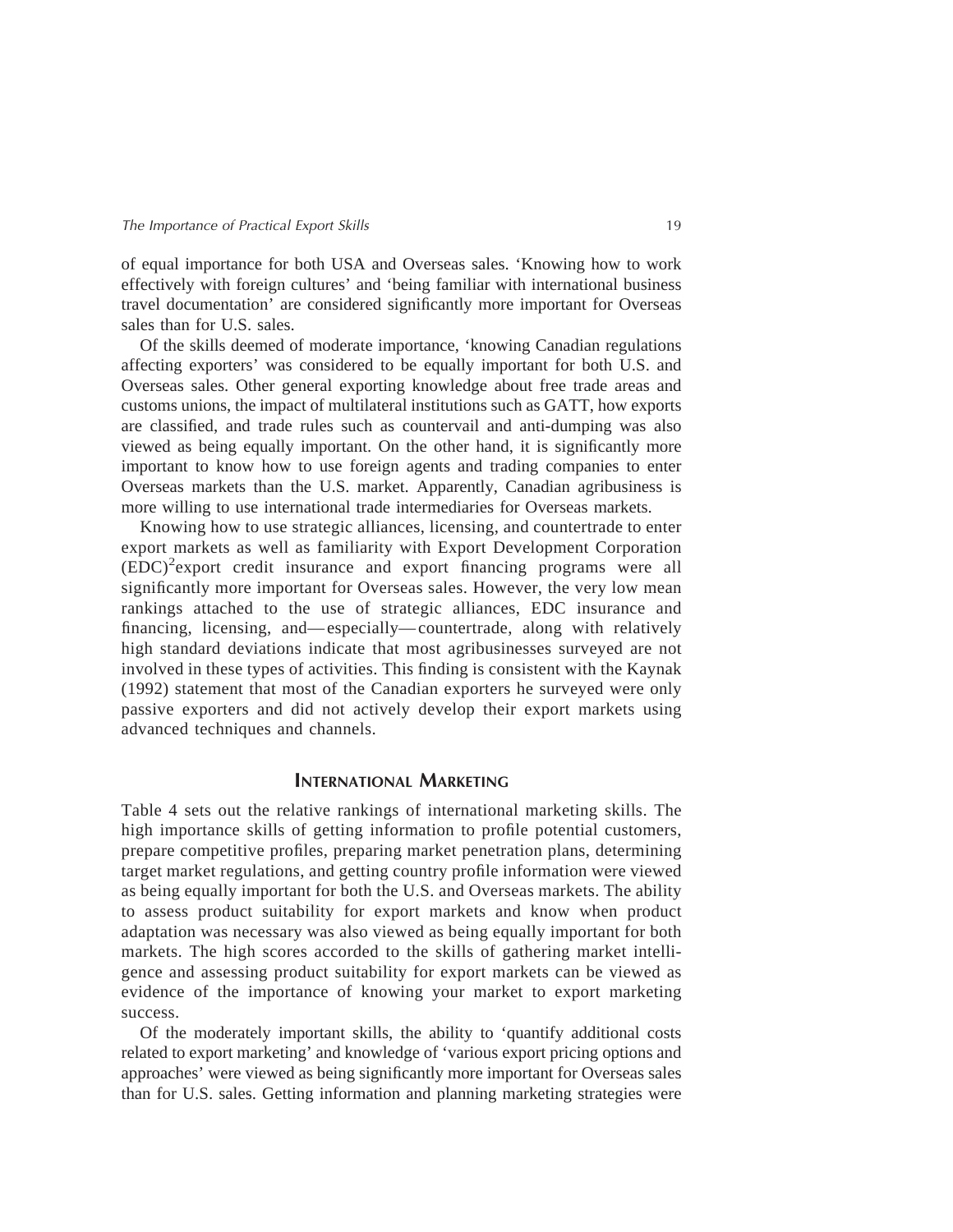|                                                                     |    | <b>USA</b> |      | OS |            | Paired Paired t-value |       |               |                |
|---------------------------------------------------------------------|----|------------|------|----|------------|-----------------------|-------|---------------|----------------|
| <b>Skill</b>                                                        |    | Rank Score | S.D. |    | Rank Score | S.D.                  | Corr. | Diff.         | (diff.)        |
| Can get information to profile<br>potential export customers        | 8  | 4.15       | 0.92 | 6  | 4.27       | 0.94                  | 0.69  | $-0.10$ 1.29  |                |
| Can assess my product's suitability for<br>export markets           | 11 | 4.07       | 1.04 | 10 | 4.21       | 0.95                  | 0.63  | $-0.14$ 1.60  |                |
| Can get information to prepare<br>competitive profile for exports   | 12 | 4.05       | 1.01 | 20 | 4.04       | 1.03                  | 0.72  | 0.01          | 0.13           |
| Know when product adaptation<br>necessary for export markets        | 17 | 3.92       | 1.20 | 23 | 3.99       | 1.06                  | 0.86  | $-0.07$ 1.03  |                |
| Can get information to prepare market<br>penetration plan           | 18 | 3.9        | 1.10 | 30 | 3.86       | 1.17                  | 0.80  |               | 0.04 0.59      |
| Can get information on target market<br>regulations                 | 22 | 3.83       | 1.26 | 31 | 3.86       | 1.15                  | 0.73  | $-0.03$ 0.35  |                |
| Can get country profile information for<br>export target markets    | 23 | 3.82       | 1.11 | 27 | 3.97       | 1.08                  | 0.63  | $-0.15$ 1.54  |                |
| Can quantify additional costs related<br>to export marketing        | 26 | 3.72       | 1.17 | 29 | 3.88       | 1.17                  | 0.83  | $-0.16$ 2.29* |                |
| Can tailor promotional strategies to<br>foreign market needs        | 29 | 3.56       | 1.28 | 43 | 3.56       | 1.31                  | 0.83  |               | $0.00\ 0.00$   |
| Can develop a comprehensive export<br>marketing plan                | 37 | 3.46       | 1.18 | 42 | 3.58       | 1.14                  | 0.83  | $-0.12$ 1.69  |                |
| Know various export pricing options<br>and approaches <sup>^^</sup> | 40 | 3.42       | 1.38 | 38 | 3.63       | 1.31                  | 0.83  | $-0.21$       | $2.50**$       |
| Can get and interpret secondary<br>information on target markets    | 44 | 3.26       | 1.11 | 60 | 3.25       | 1.22                  | 0.79  | 0.01          | 0.14           |
| Can do primary market research in<br>export target markets          | 45 | 3.25       | 1.26 | 52 | 3.35       | 1.29                  | 0.85  | $-0.10$ 1.35  |                |
| Can obtain promotional value from<br>overseas trade fairs           | 49 | 3.15       | 1.50 | 46 | 3.54       | 1.32                  | 0.79  |               | $-0.36$ 3.69** |
| Can obtain promotional value from<br>government trade missions      | 53 | 2.9        | 1.51 | 53 | 3.35       | 1.41                  | 0.79  |               | $-0.45$ 4.49** |
| Can access export opportunities with<br>Canadian government         | 54 | 2.89       | 1.37 | 57 | 3.32       | 1.31                  | 0.70  | $-0.43$       | $3.91**$       |
| Know constraints on international<br>pricing <sup>^^</sup>          | 56 | 2.86       | 1.45 | 64 | 3.00       | 1.45                  | 0.82  | $-0.13$ 1.44  |                |
| Can use media outlets in export<br>markets to promote products      | 62 | 2.79       | 1.55 | 69 | 2.71       | 1.52                  | 0.91  | $0.08$ 1.12   |                |
| Average                                                             |    | 3.5        | 1.24 |    | 3.63       | 1.21                  | 0.78  | $-0.13$       |                |

**Table 4** International Marketing Skills

\*Paired market score differences significant at .05

\*\*Paired market score differences significant at .01

^^Presented in the FITTskills International Finance text

viewed as being equally important for each market group. Interestingly, the importance placed on information gathering to assess market attractiveness does not extend to interpreting secondary information on export markets or to doing primary market research (using focus groups and surveys) which is rated of low importance. This—somewhat contradictory—finding could be consistent with Canadian agri-business exporters being willing to explore export opportunities but then relying on trading houses and agents to carry out local market development and promotion.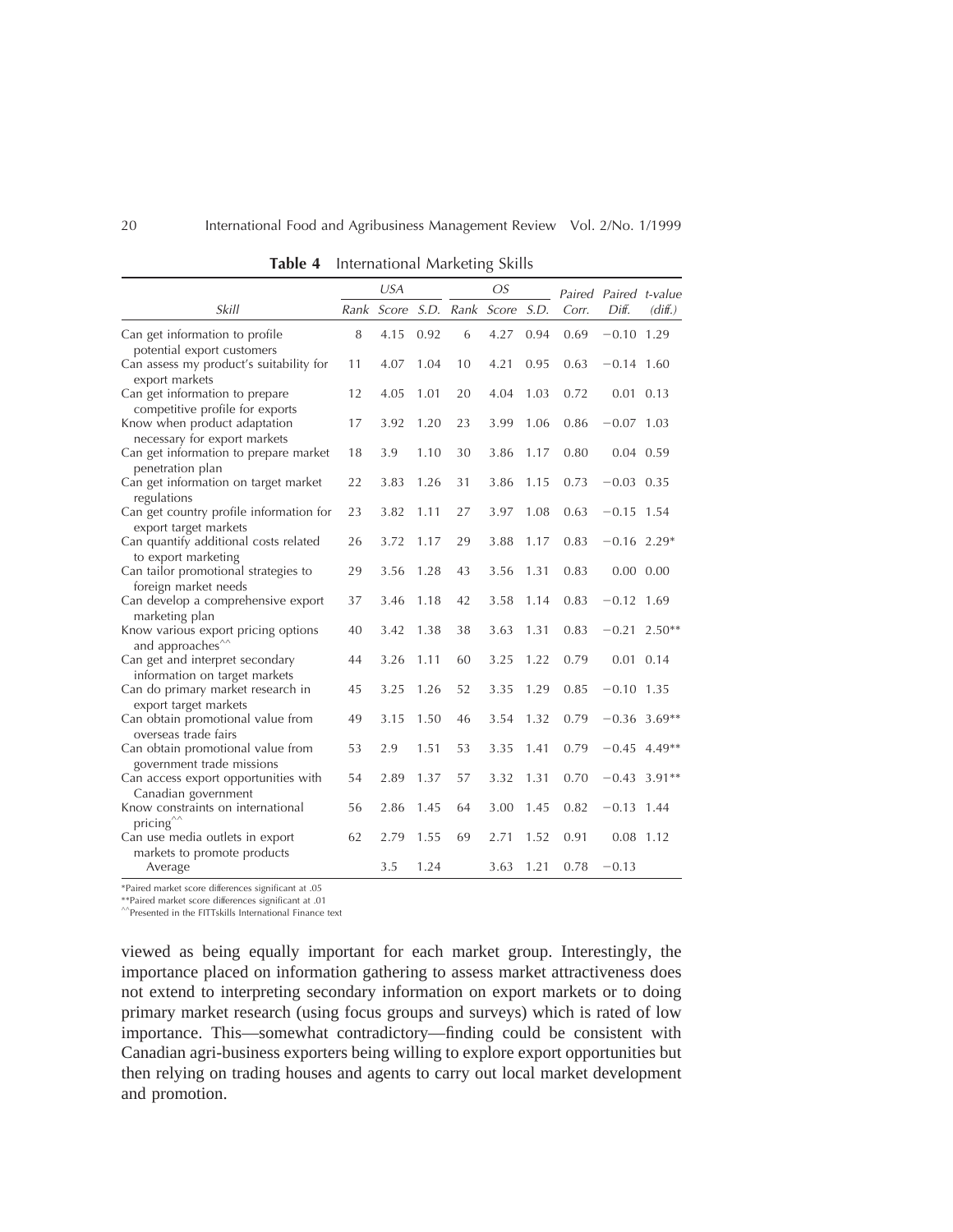The use of the Canadian government support to promote export sales though participation in government-lead trade missions, participation in overseas trade fairs, and selling to the Canadian government<sup>3</sup>is viewed as being of greater importance for Overseas sales than for U.S. sales. Here again, the relatively low scores together with the relatively high standard deviations suggest that only a few of the firms surveyed actually engage in these activities—most Canadian agribusinesses do not use this type of government assistance.

## **INTERNATIONAL FINANCE**

The ranking of international finance skills is presented in Table 5. Of these skills, 'know(ing) how to process letters of credit' is viewed as the most important especially for sales to Overseas markets where letter of credit terms are used more

|                                                             | <b>USA</b> |                            |      |    | OS   |      |       | Paired Paired t-value |                |
|-------------------------------------------------------------|------------|----------------------------|------|----|------|------|-------|-----------------------|----------------|
| <b>Skill</b>                                                |            | Rank Score S.D. Rank Score |      |    |      | S.D. | Corr. | Diff.                 | (diff.)        |
| Can gather and use credit information<br>on foreign buyers  | 12         | 4.06                       | 1.25 | 15 | 4.11 | 1.25 | 0.73  | $-0.04$ 0.46          |                |
| Can prepare export costing (pricing)<br>sheet               | 20         | 3.85                       | 1.36 | 26 | 3.98 | 1.21 | 0.85  | $-0.13$ 1.75          |                |
| Can prepare a cash budget for an<br>export sale             | 28         | 3.68                       | 1.43 | 36 | 3.74 | 1.33 | 0.87  | $-0.07$ 0.88          |                |
| Can determine best payment terms for<br>an export sale      | 30         | 3.65                       | 1.45 | 17 | 4.08 | 1.20 | 0.66  |                       | $-0.43$ 3.69** |
| Know methods to speed up<br>international cash flow         | 31         | 3.62                       | 1.37 | 28 | 3.91 | 1.28 | 0.71  |                       | $-0.29$ 2.69** |
| Can determine foreign exchange risk<br>for exports          | 32         | 3.58                       | 1.42 | 34 | 3.81 | 1.26 | 0.75  | $-0.23$ 2.30*         |                |
| Know how to process letters of credit                       | 39         | 3.43                       | 1.56 | 8  | 4.25 | 1.16 | 0.48  | $-0.82$               | $5.51**$       |
| Know how to process bank collection<br>orders               | 41         | 3.38                       | 1.58 | 32 | 3.84 | 1.40 | 0.75  |                       | $-0.47$ 4.12** |
| Can use forward contracts in foreign<br>exchange management | 51         | 3.04                       | 1.56 | 56 | 3.32 | 1.44 | 0.83  |                       | $-0.28$ 2.97** |
| Can manage blocked funds                                    | 52         | 3                          | 1.60 | 48 | 3.39 | 1.61 | 0.76  |                       | $-0.39$ 3.33** |
| Can use country risk reports                                | 55         | 2.89                       | 1.37 | 47 | 3.47 | 1.33 | 0.70  | $-0.58$               | $5.23**$       |
| Know when and how to use export<br>credit insurance         | 58         | 2.84                       | 1.49 | 49 | 3.38 | 1.38 | 0.73  |                       | $-0.55$ 4.91** |
| Can arrange performance bonds and<br>guarantees             | 59         | 2.82                       | 1.49 | 59 | 3.27 | 1.48 | 0.80  |                       | $-0.44$ 4.44** |
| Can use foreign exchange futures                            | 66         | 2.72                       | 1.64 | 65 | 3.00 | 1.56 | 0.83  |                       | $-0.26$ 2.61** |
| Can arrange bank export receivables<br>discounting          | 67         | 2.67                       | 1.51 | 63 | 3.08 | 1.46 | 0.75  | $-0.41$               | $3.68**$       |
| Can manage FX risk using price<br>adjustment clauses        | 68         | 2.61                       | 1.53 | 66 | 2.91 | 1.47 | 0.85  |                       | $-0.30$ 3.50** |
| Average                                                     |            | 3.24                       | 1.47 |    | 3.60 | 1.36 | 0.75  | $-0.36$               |                |

**Table 5** International Finance Skills

\*Paired market score differences significant at .05

\*\*Paired market score differences significant at .01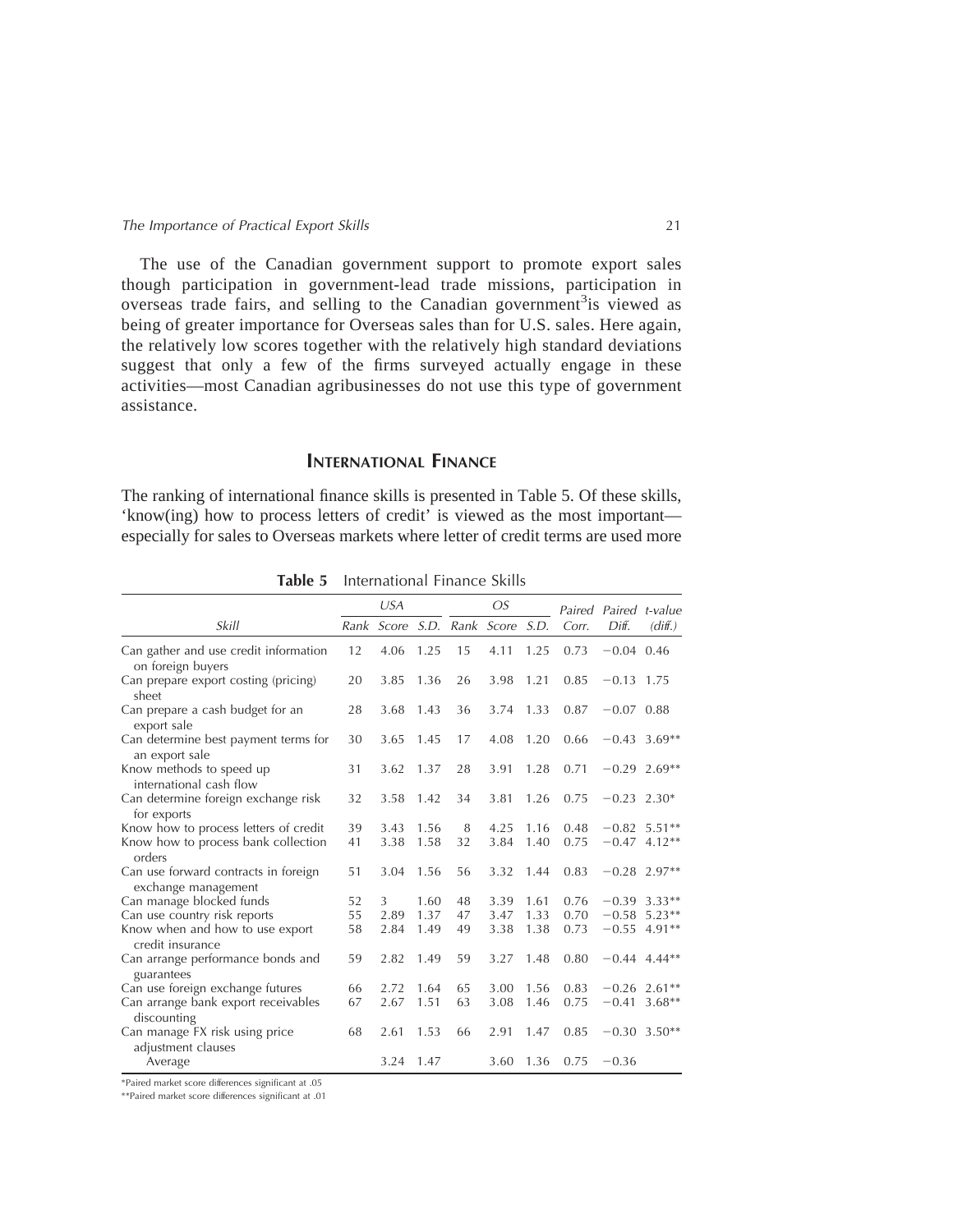often. Interestingly, this skill had a very high standard deviation in its importance scoring for the U.S. market. This suggests that the use of letters of credit in the U.S. is much more selective—perhaps varying by buyer credit risk, order size and standard industry practice— than for Overseas markets where general country risk would tend to lead to letter of credit terms. Other important international finance skills include the ability to assess international credit risk, prepare export-costing sheets, and prepare cash budgets for export sales. These 'mainstream' financial skills are viewed as being equally important for both the U.S. and Overseas markets.

Interestingly, all other international finance skills are viewed as being of greater importance for Overseas than the U.S. market. Of these remaining skills, the more general skills of 'determining the best payment terms for an export sale, knowing how to speed up international cashflow, being able to determine foreign exchange risk for exports, and knowing how to process bank collection orders,' are viewed as being of moderate importance to exporting success. Apparently, Canadian agribusiness is more concerned with the financial management of exports to (riskier) Overseas markets than to the (safer) U.S. market.

Movement toward a higher level of financial expertise—such as knowing more elaborate foreign exchange risk management techniques, understanding specialized country risk reports, and repatriating blocked funds—was considered to be of very low importance. The low mean scores and high standard deviations assigned to these advanced skills by the predominately small and medium-sized Canadian agribusiness respondents are consistent with the Batten, Mellor and Wan (1993) findings that larger firms were more likely to use these techniques. Apparently, when sophisticated foreign exchange, country risk assessment, and funds remittance assistance is needed most, Canadian agribusiness exporters rely on their commercial banks for help.

## **INTERNATIONAL TRADE LOGISTICS**

Table 6 shows the rankings of international trade logistics skills by Canadian agri-business. These skills dominated the Most Important Export Skills rankings presented in Table 2 with seven of the top ten U.S. market skills (including the top six) and six of the top ten Overseas market skills (including the top five) being international trade logistics skills. In addition to these most important skills discussed earlier, 'know(ing) how to prepare freight rate calculations', 'know(ing) health and safety regulations for exports', and 'know(ing) how to follow-up on stranded shipments' all rank as high importance skills. 'Know(ing) INCO-TERMS' is also viewed as being quite important especially for Overseas sales. This ranking differential probably reflects the move away from U.S. domestic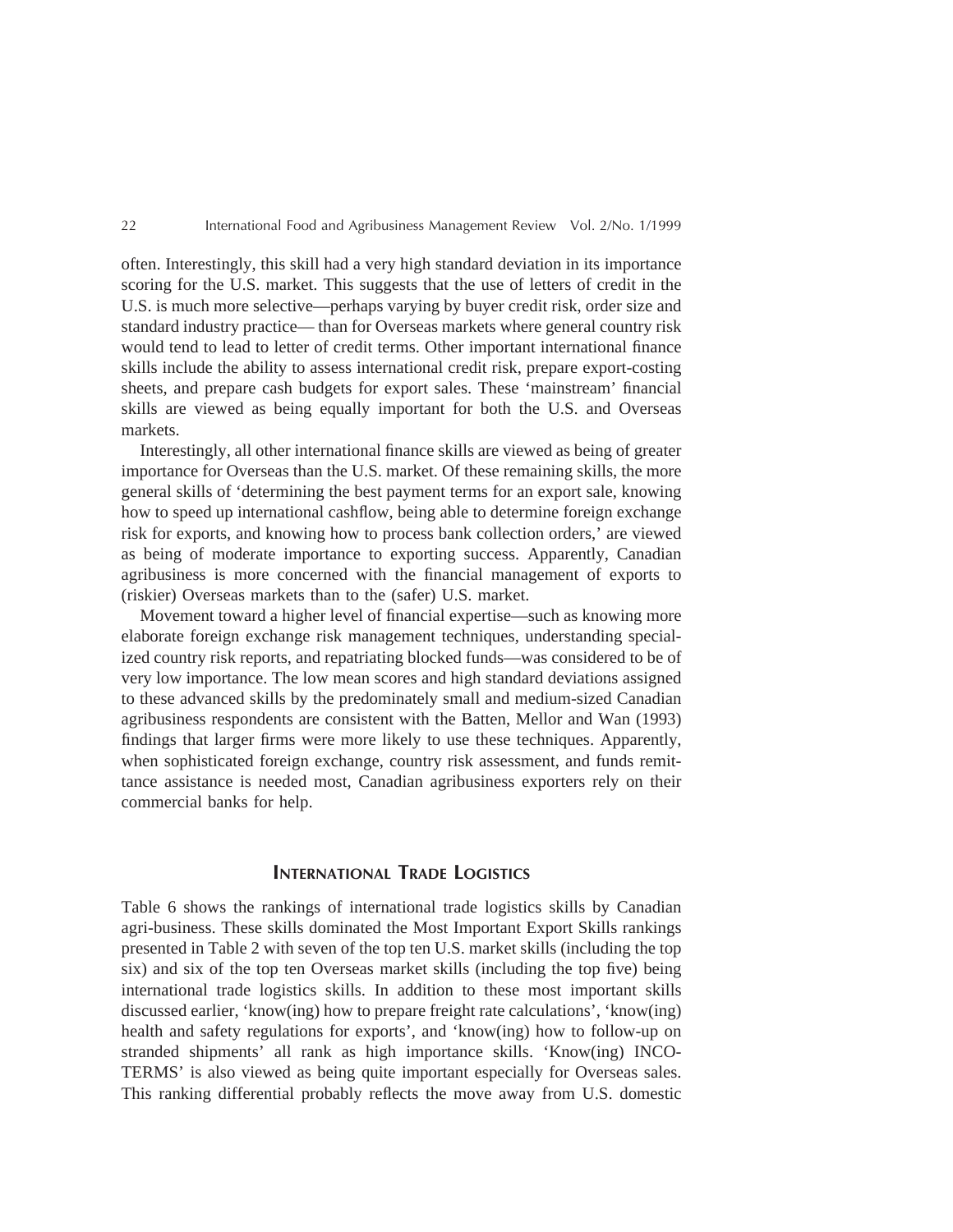|                                                      | <b>USA</b>     |              |              | OS             |                                 | Paired Paired |              |                         |                |
|------------------------------------------------------|----------------|--------------|--------------|----------------|---------------------------------|---------------|--------------|-------------------------|----------------|
| <b>Skill</b>                                         |                |              |              |                | Rank Score S.D. Rank Score S.D. |               | Corr.        | Diff.                   | t-value        |
| Can use freight forwarders and<br>customs brokers    | $\mathbf{1}$   | 4.51         | 0.79         | $\overline{2}$ | 4.49                            | 0.85          | 0.71         |                         | $0.01$ 0.17    |
| Know how to pack goods for export                    | $\overline{2}$ | 4.48         | 0.88         | 1              | 4.56                            | 0.80          | 0.65         | $-0.08$ 1.04            |                |
| Understand use of certificates of origin             | 3              | 4.39         | 1.01         | $\overline{4}$ | 4.41                            | 0.93          | 0.68         | $-0.02$                 | 0.27           |
| Know how to label goods for export                   | $\overline{4}$ | 4.32         | 1.09         | 5              | 4.35                            | 1.02          | 0.75         | $-0.03$ 0.42            |                |
| Can produce commercial invoices for<br>exports       | 5              | 4.30         | 1.11         | 3              | 4.43                            | 0.98          | 0.73         | $-0.13$                 | 1.62           |
| Know how to arrange export<br>shipments by highway   | 6              | 4.27         | 1.17         | 50             | 3.36                            | 1.60          | 0.29         | 0.90                    | $5.01**$       |
| Can arrange shipping and<br>warehousing for exports  | 9              | 4.08         | 1.21         | 12             | 4.19                            | 1.13          | 0.66         | $-0.11$                 | 0.13           |
| Know how to prepare freight rate<br>calculations     | 13             | 4.06         | 1.17         | 11             | 4.21                            | 1.16          | 0.82         | $-0.16$ 2.10*           |                |
| Know health and safety regulations for<br>exports    | 15             | 4.00         | 1.24         | 16             | 4.08                            | 1.17          | 0.89         | $-0.08$ 1.30            |                |
| Know how to arrange shipping                         | 16             | 3.95         | 1.31         | 7              | 4.26                            | 1.09          | 0.75         |                         | $-0.32$ 3.51** |
| insurance for exports                                |                |              |              |                |                                 |               |              |                         |                |
| Understand use of Export Declaration<br>Form B13     | 19             | 3.89         | 1.45         | 25             | 3.98                            | 1.36          | 0.86         | $-0.11$                 | 1.39           |
| Know how to follow-up on stranded<br>shipments       | 21             | 3.84         | 1.32         | 21             | 4.04                            | 1.26          | 0.76         | $-0.20$ 2.10*           |                |
| Know environmental regulations for<br>exports        | 29             | 3.68         | 1.42         | 33             | 3.81                            | 1.32          | 0.84         | $-0.12$                 | 1.49           |
| Understand containerized freight<br>requirements     | 35             | 3.54         | 1.46         | 13             | 4.18                            | 1.19          | 0.38         |                         | $-0.62$ 3.87** |
| Know INCOTERMS (e.g., CIF, FAS)                      | 36             | 3.54         | 1.55         | 22             | 4.00                            | 1.42          | 0.76         |                         | $-0.44$ 4.10** |
| Know how to reserve space on a<br>vessel             | 60             | 2.80         | 1.71         | 37             | 3.70                            | 1.49          | 0.53         | $-0.85$                 | $5.04**$       |
| Know how to arrange rail freight for<br>exports      | 61             | 2.80         | 1.62         | 67             | 2.86                            | 1.66          | 0.72         | $-0.09$ 0.70            |                |
| Know conference and non-conference<br>shipping rates | 63             | 2.79         | 1.69         | 45             | 3.56                            | 1.52          | 0.58         |                         | $-0.74$ 4.65** |
| Know costs of chartering ships and/or<br>aircraft    | 64             | 2.78         | 1.65         | 50             | 3.36                            | 1.52          | 0.71         | $-0.61$                 | $4.72**$       |
| Familiar with EDI facilities for exports<br>Average  | 69             | 2.56<br>3.73 | 1.32<br>1.31 | 70             | 2.70<br>3.93                    | 1.28<br>1.24  | 0.82<br>0.69 | $-0.14$ 1.65<br>$-0.20$ |                |

**Table 6** International Trade Logistics Skills

\*Paired market score differences significant at .05 \*\*Paired market score differences significant at .01

trade terms to international terms when Canadian agribusinesses sell to Overseas markets.

Familiarity with the various transport modes is also important to exporting. As mentioned earlier, 'knowing how to arrange export shipments by highway' is viewed as highly important to U.S. sales but of relatively low importance to Overseas sales. In contrast, 'know(ing) how to arrange rail freight for export shipments' is viewed as being equally important for both U.S. sales (all rail to the customer) and Overseas sales (rail to the ocean port). As may be expected, skills related to arranging ocean shipping are considered to be more important for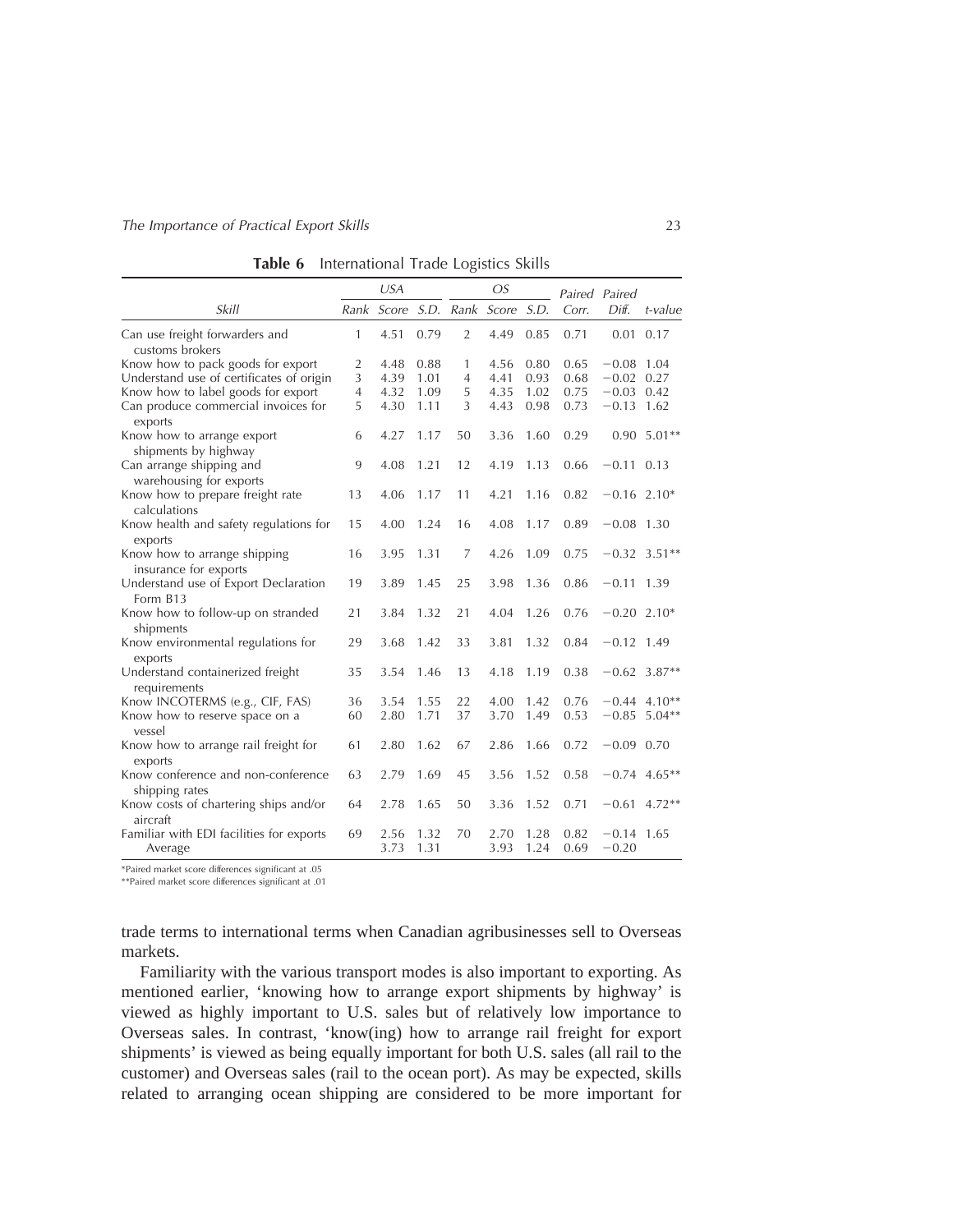Overseas sales than for U.S. sales. Even so, the high standard deviations recorded for the ocean shipping skills indicate that these skills are particularly firm specific and while used more for Overseas sales are also used by some agribusinesses for exports to the U.S.

The other logistical skills measured tend to vary in importance. Understanding the Canadian government Export Declaration Form B13 is viewed as being of relatively high importance for both U.S. and Overseas exports while 'know(ing) environmental regulations for exports' is viewed as being moderately important for both markets. Being 'familiar with electronic data interchange (EDI) facilities for exports' ranks very low in importance for both markets— apparently, most agribusiness exporters do not view EDI as essential to successful exporting.

#### **CONCLUSIONS**

Practical export skill requirements of Canadian agribusiness exporters vary by both firm and market characteristics. Generally, firms develop practical export skill sets that suit their own unique characteristics and then select from these skill sets the individual skills necessary to export into different markets. Some practical export skills are equally important for all markets while other skills are clearly much more important for some markets than others.

For Canadian agribusinesses, successful exporting requires practical logistical skills above all. For both the U.S. and Overseas markets, Canadian agribusiness exporters must know how to pack and label goods as well as how to work with freight forwarders and customs brokers to prepare the export 'paperwork' and physically move the goods across the border. Key skills for the U.S. market also include the ability to identify the firm's competitive advantage and market opportunities. For Overseas sales, agribusiness exporters need to know how to handle ocean shipping, process letters of credit, and deal effectively in foreign cultures.

Canadian agribusinesses do view general knowledge of international management, marketing and finance skills as important to locate and routinely serve attractive export markets. However, they generally do not consider advanced knowledge of strategic management, export marketing techniques, and foreign exchange risk management techniques as important. This finding is consistent with small and medium-sized exporters generally focusing their effort on the actual production and supply of their products. Where special local market knowledge and advanced financial management techniques are required, these firms probably rely on international trade specialists such as local agents, trading houses and their commercial banks for assistance.

This identification of practical export skill importance allows us to view earlier related findings in a new context. The Kotabe and Czinkota (1992) observation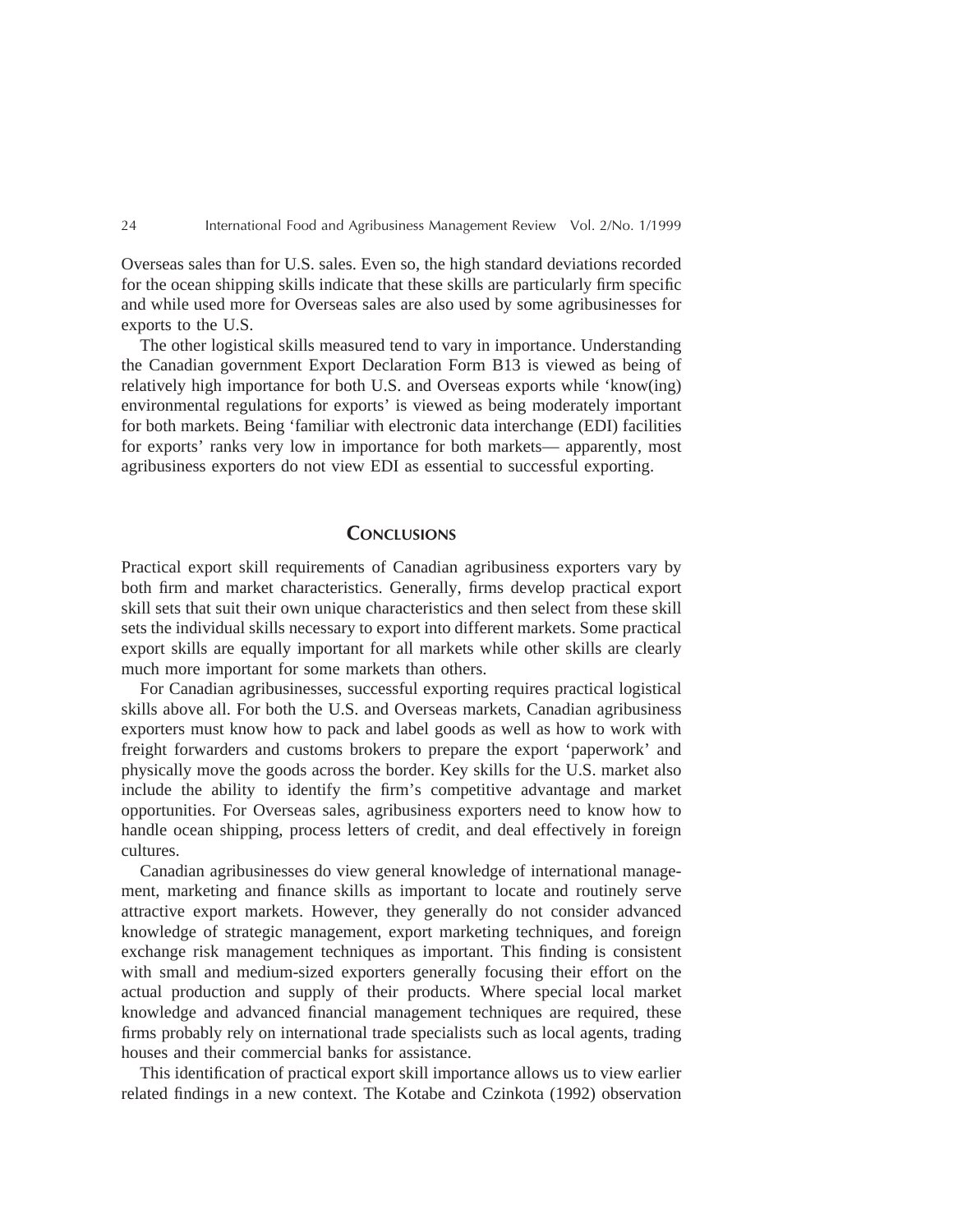that for even the more experienced exporters "the absolute level of expertise seems inadequate" should be reconsidered in light of a new look at the particular skill requirements of the exporters being surveyed. In as much as the general measure of proficiency used by Kotabe and Czinkota failed to consider the unique requirements of the individual firms operating in differing industries, it is likely that we really do not know whether these more experienced exporters have adequate exporting expertise. Likewise, direct measurements of export skills, resources and commitment as advocated by Calof (1994) would probably best be undertaken against firm specific measures of what is required to successfully export.

Looking directly at the practical skills exporters say they need to succeed also allows us to reconsider the earlier calls for relevance in international business training by Steier (1990) and Beamish and Calof (1989). Clearly, the higher importance placed on international logistics skills and general management, marketing and finance skills argues for the development of generalist training in international business to meet the needs of the majority of exporters. As such, we may want to reconsider our current preoccupation with developing increasingly specialist courses in international strategy, international marketing and international financial management to the detriment of holistic courses in export management or managing international operations.

Of course, limitations in both scope and method require that this study's findings also be interpreted cautiously. First, limiting the selection of practical export skills to those found in the FITTskills Certificate Program texts removes from the ranking process some skills—such as international legal skills—that may have scored highly as practical export skills. A more expansive list beyond the 70 skills tested would give more confidence in the skills importance listings. Second, limiting the study to Canadian agribusinesses restricts the generalizability of the skill importance rankings. Other agribusiness exporters having substantially different product characteristics or national support structures could have very different skill importance rankings. Third, the actual measure of market influence must be seen as approximate as the Overseas market groups included markets of substantially different natures. Finally, the use of surveys to secure self-recorded skill ratings raises issues of the differences between perceived export skill importance and true export skill importance rankings.

On the other hand, probably the best place to start when trying to determine export skills importance is to simply ask exporters what they think is most important. From this vantage point, one can then inquire as to validity, reliability and reasonableness of the findings. It is curious, for instance, as to the effects of the relatively low rankings given to more advanced marketing, global entrepreneurship and finance skills. Perhaps, if Canadian agribusiness exporters began to focus on these areas of international management they could more successfully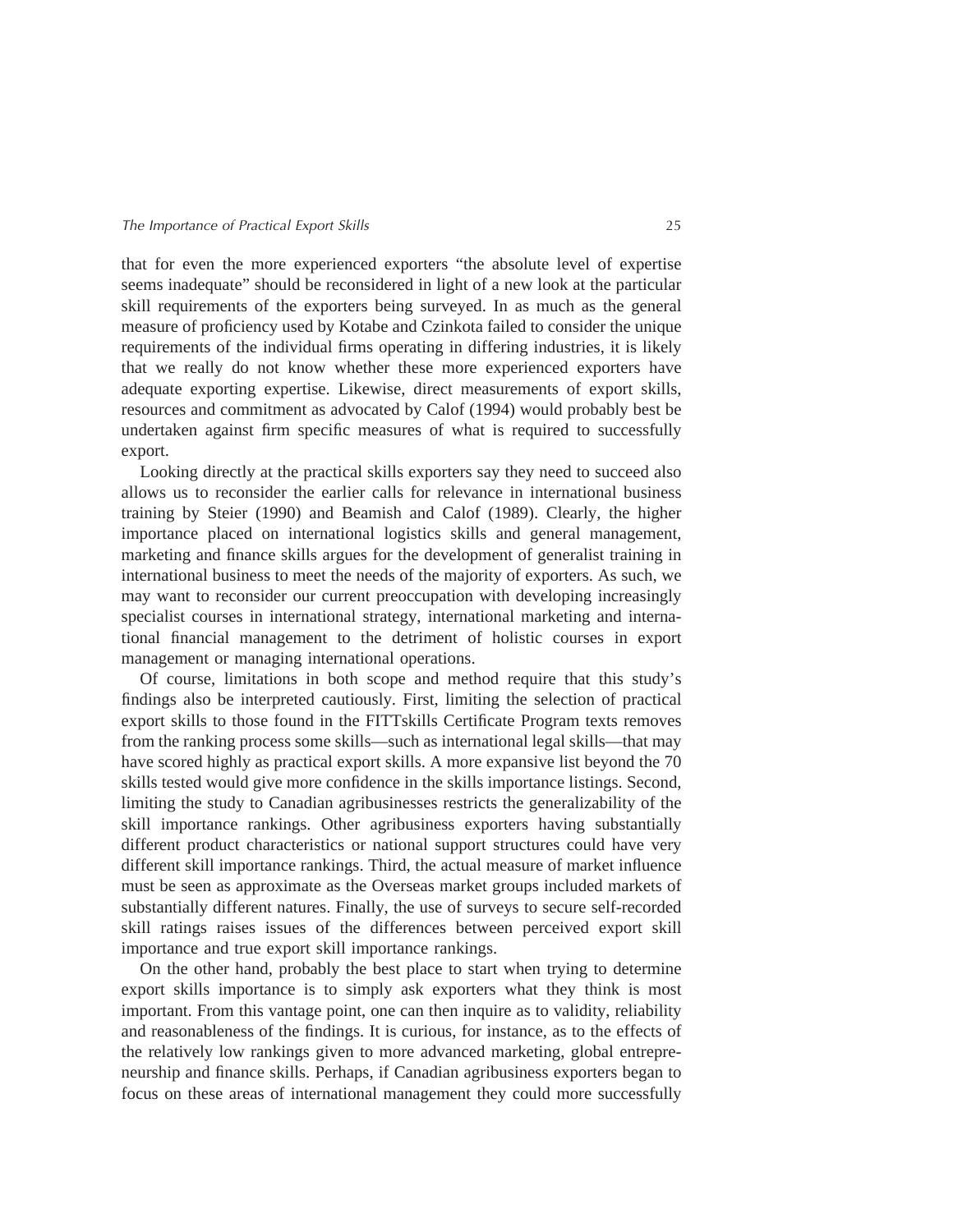develop export markets, introduce new and more profitable product lines, and engage in financial practices, which enhance their wealth.

Relying on what agribusiness exporters tell us they need to know to successfully export can provide us with a benchmark against which to gauge relative export skill proficiency. This paper's basic premise that export skills requirements are at least industry specific and its findings that export skill requirements are both firm and market specific provide us with a new perspective for developing export skill training programs. Additional research, which helps explain the relatively large variances in skill importance ratings, would help better meet the training and development needs of exporters.

**Acknowledgments:** Thanks to Graeme Newell, Mary Brooks, Brett Wheldon & Rodney Timm for helpful comments and to the Canada/Nova Scotia Agri-Food Development Agreement for funding assistance.

### **NOTES**

- 1. An expansive description of the BOSS list—including its strengths and limitations—is given in Calof (1994). In particular, the BOSS listing is a large, publicly-accessible database of Canadian companies, is updated annually, and indicates certain aspects of the firm's exporting activity such as countries exported to and total export sales. Among its limitations, the BOSS list includes only categorical data on firm size (sales and employees) and export sales. It is also proportionally under-represented by small and medium-sized firms—although these smaller companies make up the bulk of BOSS company listings.
- 2. EDC is the Government of Canada's official export credit agency. EDC offers export credit insurance against non-payment of export receivables by foreign buyers as well as supplier and buyer financing in support of Canadian exports of goods and services.
- 3. Sales to the Canadian Government include activities such as sales to the Canadian International Development Agency (CIDA) food aid program.

#### **REFERENCES**

- Ball, D.A., and W. H. McCulloch Jr. 1993. "The Views of American Multinational CEOs on International Business Education for Prospective Employees." *Journal of International Business Studies, 24*(2): 383–391.
- Batten, J., R. Mellor, and V. Wan. 1993. "Foreign Exchange Risk Management Practices and Products Used by Australian Firms." *Journal of International Business Studies, 24*(3): 557–573.
- Beamish, P.W., R. Craig, and K. McLellan. 1993. "The Performance Characteristics of Canadian versus U.K. Exporters in Small and Medium Sized Firms." *Management International Review, 33*(2):121–137.
- Beamish, P. 1986. "Train for World Business." *Policy Options.*
- Beamish, P.W., and J. L. Calof. 1989. "International Business Education: A Corporate View." *Journal of International Business Studies, 20*(5): 553–564.